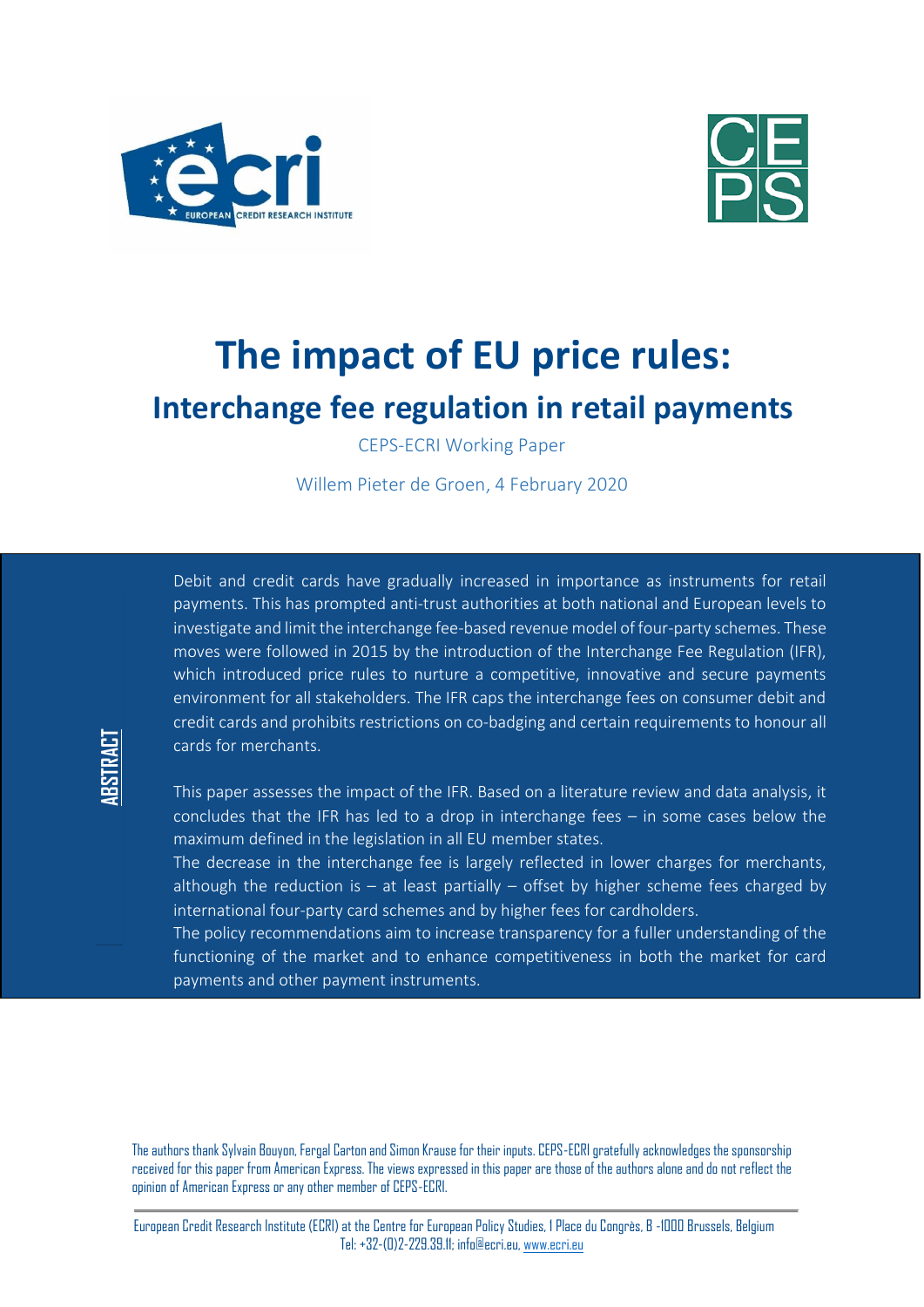## **Contents**

| 3. |  |
|----|--|
| 4. |  |
|    |  |
|    |  |
|    |  |
|    |  |
| 5. |  |
|    |  |

# List of Boxes and Figures

| Figure 2. Debit card interchange fees pre- and post-introduction of the IFR        |  |
|------------------------------------------------------------------------------------|--|
| Figure 3. Debit card transactions per capita pre- and post IFR entry into force 10 |  |
|                                                                                    |  |
|                                                                                    |  |

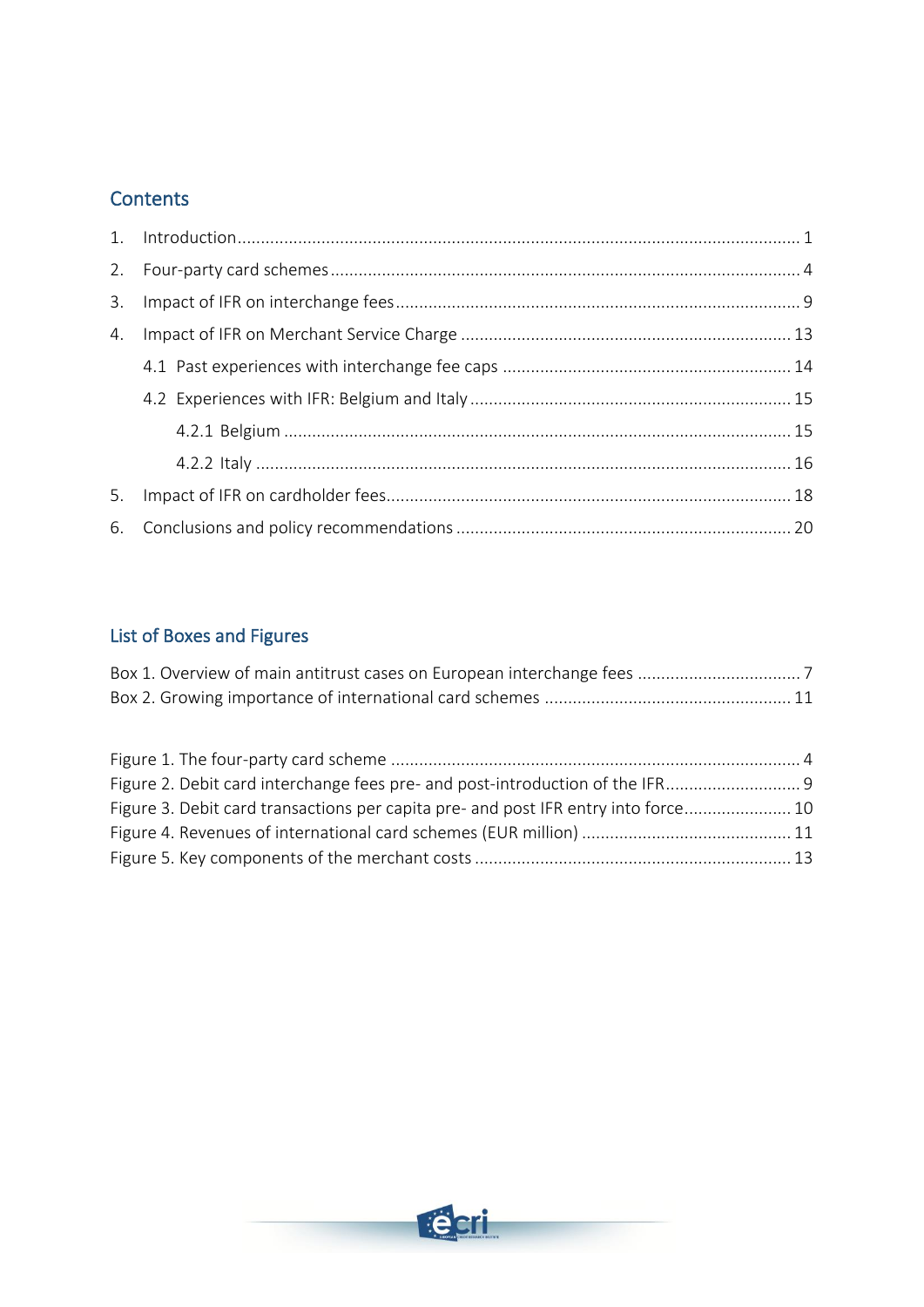## <span id="page-2-0"></span>1. Introduction

Cashless payments are gradually becoming the most common means of payment. But there are wide variations in the relative importance of cashless payments, e.g. card, direct debit, and other forms of retail payments such as e-money, vouchers, etc., across countries. In short, a bigger share of payments are cashless in those countries where the costs of such payments are lower and e-commerce is more developed. The so-called four-party debit and credit card transactions account for the largest share among cashless payments.

In the context of card payments, there are two existing models: four-party and three-party schemes, with the first being the most commonly used. Four-party schemes involve the participation of four parties: the consumer (the 'cardholder') and his/her bank (the 'issuer') as well as the merchant and his/her respective bank (the 'acquirer'). The four-party schemes are organised by card schemes, which could be considered as a fifth involved party. With Mastercard (Maestro, Mastercard, etc.) and Visa (V Pay) there are two international four-party card schemes and 17 national four-party card schemes (Bancontact, Girocard, etc.) active in the EU. <sup>1</sup> Three-party schemes consist of only three parties where the card scheme combines the role of issuer and acquirer. Examples of these schemes are American Express, Diners Club and Discovery Card.

The regulatory scrutiny for the four-party card schemes has increased as card payments have become more widespread. Initially, most of the regulatory scrutiny was in the form of competition cases brought against the four-party card schemes at both the national and international level targeting their interchange fees. <sup>2</sup> This was followed by formal legislation to reduce the interchange fees. The EU Interchange Fee Regulation (IFR)<sup>3</sup> adopted in 2015 led to the largest ever reduction in interchange fees.<sup>4</sup> The IFR capped the multilateral interchange fees for international four-party card schemes at 0.20% for debit card payments and 0.30% for credit card payments, with the possibility for member states to set lower caps for domestic card transactions. The cap is only applicable to consumer cards inside the European Economic Area (EEA). This means that payments using commercial cards and interregional card transactions are exempted. The cap was complemented with measures to enhance competition such as no restrictions on co-badging and no requirement to honour all cards for

<sup>4</sup> Veljan, A. (2018), "A critical review of the European Commission's Multilateral Interchange Fee Regulation", Journal of Payments Strategy & Systems Vol. 12, No. 3, pp. 232–244.



<sup>&</sup>lt;sup>1</sup> ECB (2019), "Card payments in Europe: Current landscape and future prospects: a Eurosystem perspective".

<sup>&</sup>lt;sup>2</sup> European Competition Network (2012) "Information Paper on Competition Enforcement in the Payments Sector"[,:https://ec.europa.eu/competition/sectors/financial\\_services/information\\_paper\\_payments\\_en.pdf.](https://ec.europa.eu/competition/sectors/financial_services/information_paper_payments_en.pdf)

<sup>3</sup> 123/13 of 19.5.2015 [\(https://eur-lex.europa.eu/legal-content/EN/TXT/?uri=CELEX:32015R0751\)](https://eur-lex.europa.eu/legal-content/EN/TXT/?uri=CELEX:32015R0751).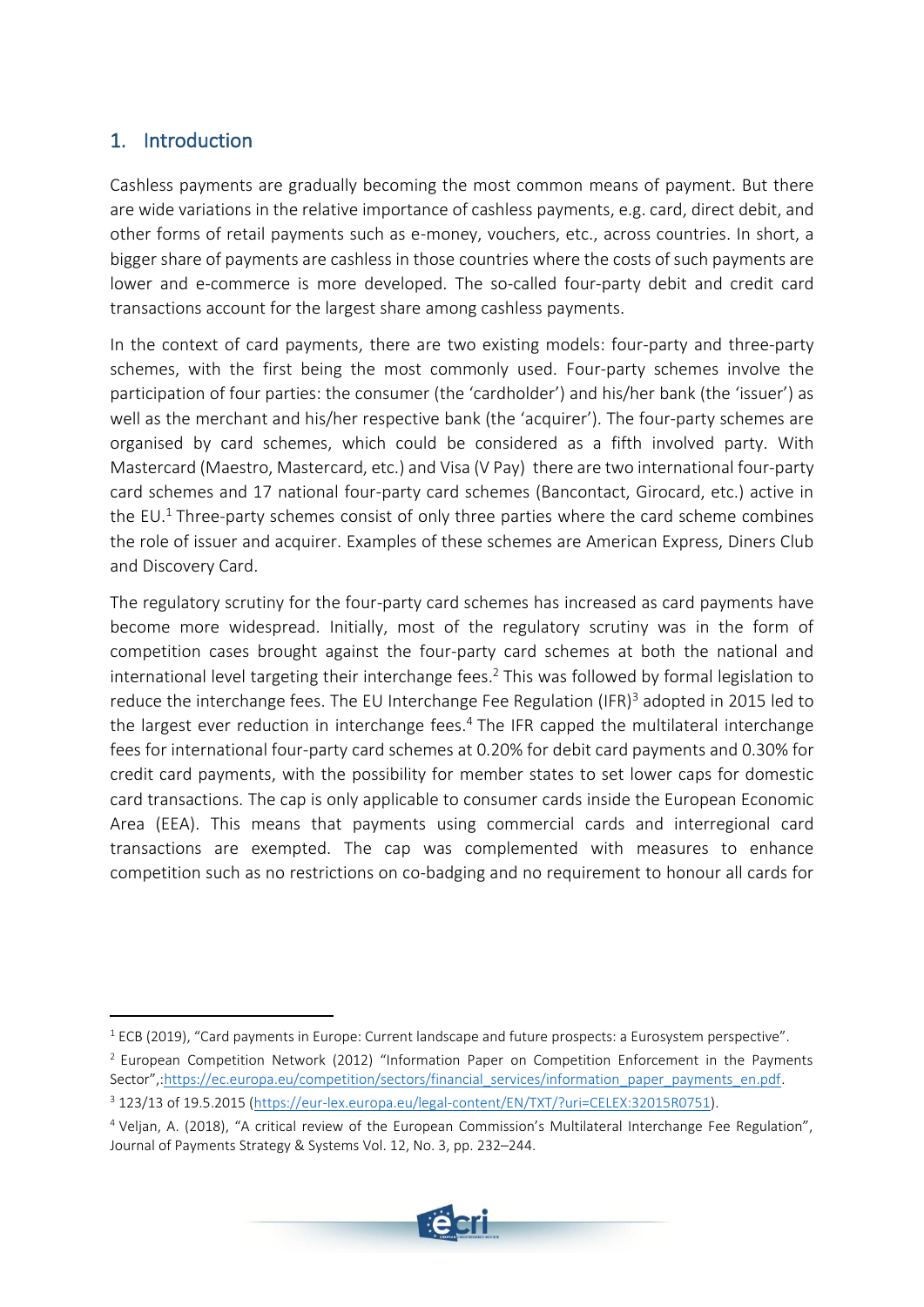merchants, except for IFR price-regulated cards. Australia,<sup>5</sup> Spain<sup>6</sup> and the USA<sup>7</sup> had introduced similar laws before the IFR was introduced.

This paper provides a brief assessment of the impact of the EU interchange fee cap based on a literature review and analysis of publicly available data. The analysis covers both the intended and unintended consequences of the EU's price rules in the area of retail payments.

As regards the intended consequences of the IFR,<sup>8</sup> the main objective was to improve the functioning of the internal market by creating an integrated market for electronic payments, with no distinction between national and cross-border payments. In order to enjoy the full benefits of an internal market, it should facilitate secure, efficient, competitive and innovative payments.

The European legislator had four main ideas in mind when proposing the IFR:

First, the variety and level of interchange fees were effectively an entry barrier for new card schemes, limiting the potential benefits of scale and scope benefits and innovation. Indeed, for a cross-border card scheme to be accepted by the issuers, the new card scheme needed to offer the highest interchange fee on the market.

Second, the payments sector is traditionally defined along national borders; even today 17 EU member states have their own national card scheme. It is very difficult for these national solutions to operate cross-border, while the existence of national card schemes prevented new international card schemes from entering the market. In the run-up to the IFR several EU member states adopted various measures regarding card payments. National measures aggravated the existing barriers to cross-border card payments.

Third, the choice of payment instrument should be left to consumers and merchants, to allow for effective competition between brands and payment instruments. The scheme rules (blending, transparency, restrictions on refusal of low-amount payments, the number of terminals in shops, etc.) and lack of information, prevented consumers and especially merchants from choosing or steering consumers towards the most cost-efficient means of payment.

<sup>8</sup> 123/13 of 19.5.2015 [\(https://eur-lex.europa.eu/legal-content/EN/TXT/?uri=CELEX:32015R0751\)](https://eur-lex.europa.eu/legal-content/EN/TXT/?uri=CELEX:32015R0751).



<sup>&</sup>lt;sup>5</sup> Stillman, R., Bishop, W., Malcolm, K. and Hildebrandt, N. (2008), "Regulatory intervention in the payment card industry by the Reserve Bank of Australia — Analysis of the evidence",: [https://www.rba.gov.au/paymentsand](https://www.rba.gov.au/paymentsand-infrastructure/payments-system-regulation/past-regulatory-reviews/review-of-card-paymentsystems-reforms/pdf/review-0708-pre-conclusions/%20cra-28042008-2.pdf)[infrastructure/payments-system-regulation/past-regulatory-reviews/review-of-card-paymentsystems](https://www.rba.gov.au/paymentsand-infrastructure/payments-system-regulation/past-regulatory-reviews/review-of-card-paymentsystems-reforms/pdf/review-0708-pre-conclusions/%20cra-28042008-2.pdf)[reforms/pdf/review-0708-pre-conclusions/ cra-28042008-2.pdf.](https://www.rba.gov.au/paymentsand-infrastructure/payments-system-regulation/past-regulatory-reviews/review-of-card-paymentsystems-reforms/pdf/review-0708-pre-conclusions/%20cra-28042008-2.pdf)

<sup>&</sup>lt;sup>6</sup> Iranzo, J., Fernández, P., Gustavo, M. and Delgado, M. (2012), "The effects of the mandatory decrease of interchange fees in Spain", MPRA Paper 43097, University Library of Munich: [https://mpra.ub.uni](https://mpra.ub.uni-muenchen.de/43097/1/MPRA_%20paper_43097.pdf)[muenchen.de/43097/1/MPRA\\_ paper\\_43097.pdf.](https://mpra.ub.uni-muenchen.de/43097/1/MPRA_%20paper_43097.pdf)

<sup>7</sup> Wang, Z. (2012), "Debit card interchange fee regulation: some assessments and considerations", *Economic Quarterly*, Vol. 98, No. 3, pp. 159–183.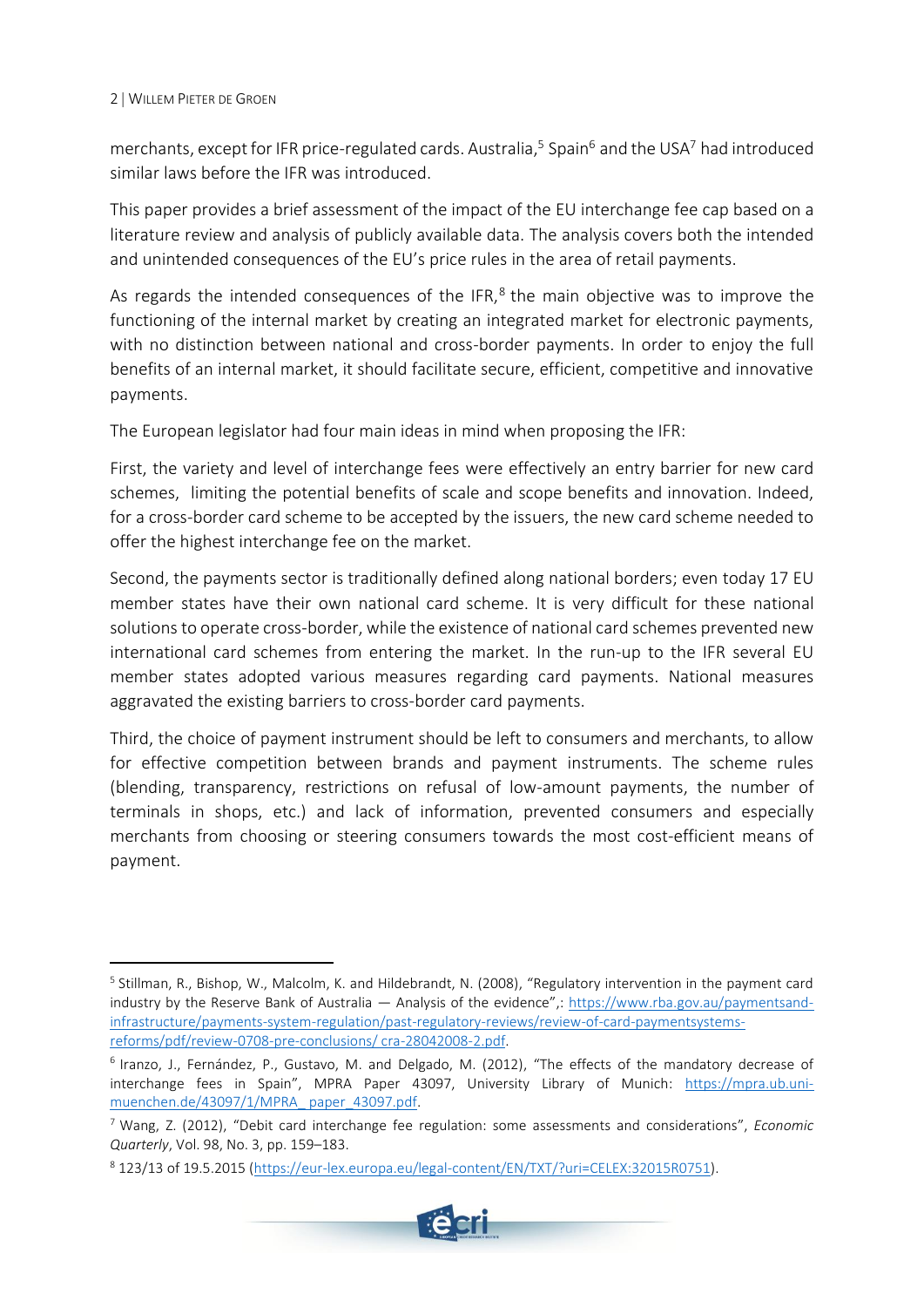Fourth, in order to conform to the principle of technological neutrality as defined in the Digital Agenda for Europe, there should no distinction in the rules regarding location (offline, online, or mobile).

Overall, the EU legislator made clear that the IFR is aimed at contributing to a secure, competitive and innovative payments environment for stakeholders and consumers.

The remainder of this paper provides an overview of the four-party card schemes and related fees, in part 2. The assessment of the impact of the interchange fee cap is divided into three parts. Part 3 analyses of the impact of the cap on the interchange fee. Part 4 gives an analysis of the impact of the cap on the merchant service charges. Part 5 presents preliminary findings on the impact of the cap on cardholder fees. Part 6 draws the main policy conclusions and offers policy remarks.

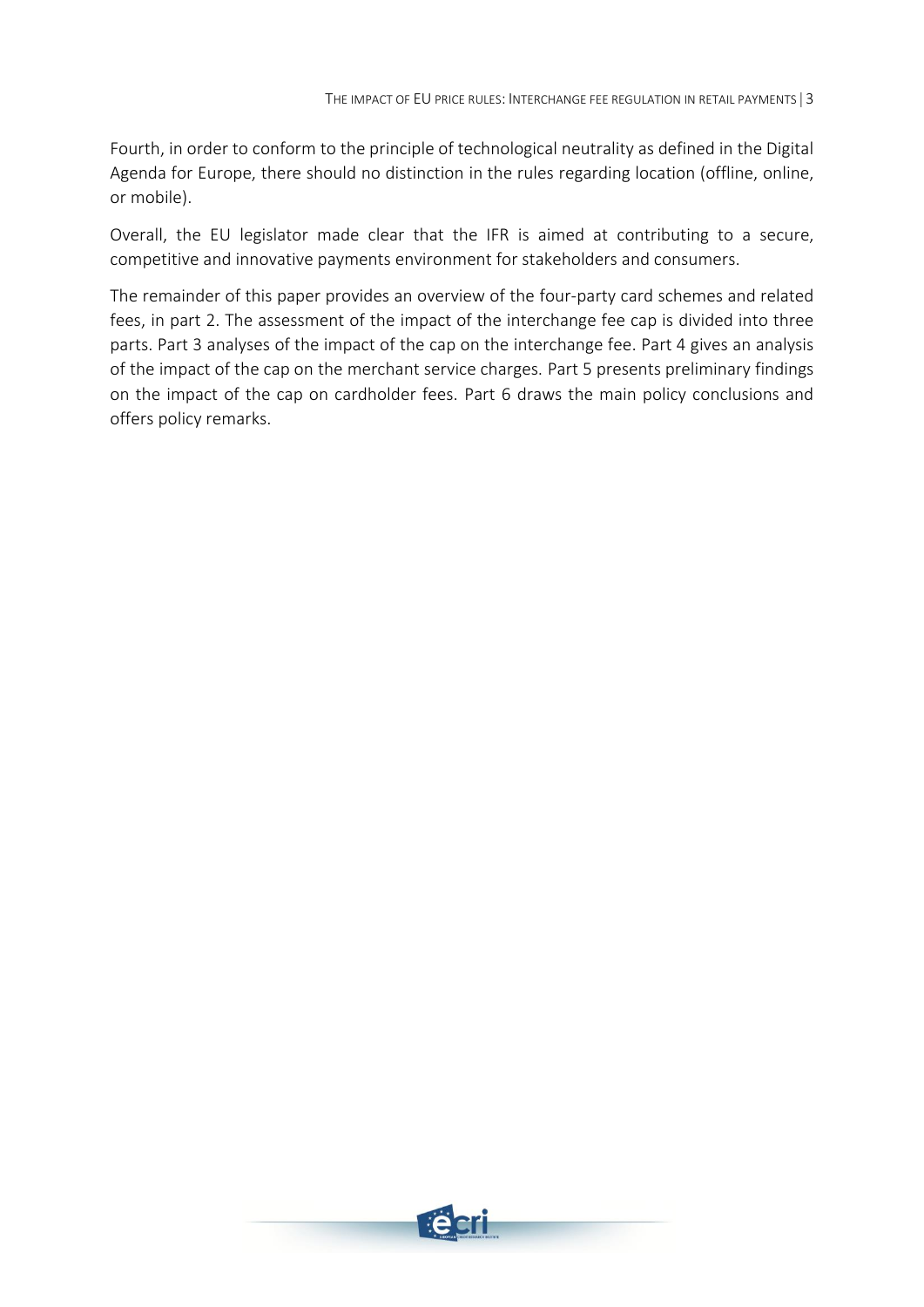## <span id="page-5-0"></span>2. Four-party card schemes

Most card payments in Europe are conducted through so-called four-party schemes. These schemes involve five important actors:

- Cardholder is a natural person that holds a debit or credit card with an issuer's card scheme.
- Merchant offers the cardholder the possibility to pay by card either through a point-ofsale terminal or an online/mobile interface. The merchant has a payment account with the acquirer.
- Issuer issues the card to the cardholder and issues and processes the transfer of money from the cardholder's payment account to the acquirer.
- Acquirer is responsible for accepting and processing the transfer of money to the merchant.
- <span id="page-5-1"></span>• Card scheme organises the four-party card scheme, including setting the scheme rules, practices, and standards, etc. The rules and practices are enforced by the issuer and acquirer, which are members or subscribers of the card scheme.



*Figure 1. The four-party card scheme*

*Source:* Authors' formulation based on European Commission (2016). 9

<sup>9</sup> European Commission (2016), "Antitrust: Regulation on Interchange Fees", MEMO/16/2162: [https://ec.europa.eu/commission/presscorner/detail/en/MEMO\\_16\\_2162.](https://ec.europa.eu/commission/presscorner/detail/en/MEMO_16_2162)

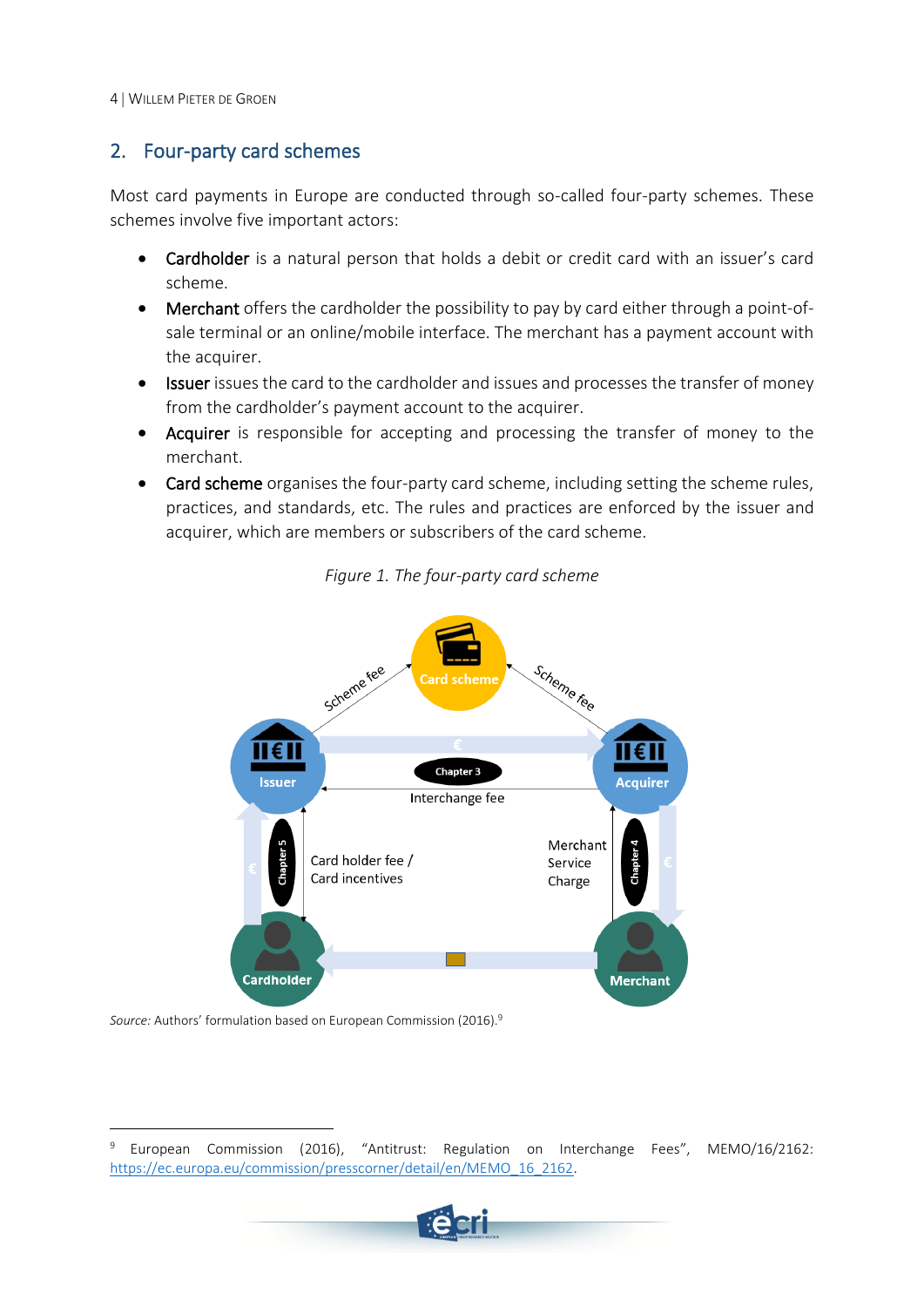For each payment of a cardholder for a good or service to a merchant, the issuer transfers money to the acquirer, who in turn transfers it to the merchant.

The card payment market is a two-sided market, which means that the card scheme must bring the consumer and merchant together for the payment transaction. In general, the consumer is likely to be more sensitive to changes in the price of payment transactions than the merchant. The consumer can choose from among various payment instruments when purchasing the good or service. Even when the consumer considers the card payment to be safer and more convenient, s/he is still unlikely to want to pay a surcharge for using the card because most alternatives, such as cash, carry no charge. The merchant, however, is more likely to accept a higher cost for card payments from large schemes, as without accepting such card payments and their related costs the merchant risks losing the sales transaction. This difference in pricesensitivity is also reflected in the allocation of the 'costs' of the transaction, which are skewed towards the merchant.<sup>10</sup> In practice, therefore, fees for card payments follow the opposite direction to the money flow.

The merchant pays the lion's share of the transaction costs in the form of a merchant service charge (MSC) to the acquirer. There are various models for the MSC; some charge a fixed fee per transaction, a percentage fee per transaction or fixed monthly fees for access to payment gateways.<sup>11</sup> Additionally, the merchant can be charged terminal fees (e.g. fees for rental, maintenance) $^{12}$  as well as activation and installation fees. $^{13}$ 

The acquirer pays an **interchange fee** to the issuer. This interchange fee is usually a substantial part of the MSC. The interchange fee is set by the card scheme or can be agreed bilaterally between the issuer and acquirer. Most schemes have defined the interchange fee as a share of the transaction value. However, there are also national card schemes such as the Belgian Bancontact scheme that apply a fixed fee.<sup>14</sup>

In some cases, the cardholder receives a low financial compensation or loyalty rewards such as Air Miles from the issuer when spending on the card. However, in practice, most cardholders do pay their share to the issuer via their annual fees for the debit or credit card. This cost for card transactions can be included in the costs of a payment account package. In general, the cardholder does not need to pay a fee per transaction, with the exception of transactions in foreign currencies outside the EU for which cardholders may be charged transaction and

<sup>14</sup> Jonker, Nicole (2016), "Regulating Interchange Fees for Card Payments", in *Transforming Payment Systems in Europe*, pp. 149-181.



<sup>&</sup>lt;sup>10</sup> Rochet, J.-C. and Tirole, J. (2003), "An economic analysis of the determination of interchange fees in payment card systems", *Review of Network Economics* 2(2): 69–79.

<sup>&</sup>lt;sup>11</sup> These fees are related to the use of an interface that connects a card processing service to a merchant's terminal or POS system.

<sup>&</sup>lt;sup>12</sup> The rental charge of merchants for the chip and PIN machine.

 $13$  ECB (2014), "Card payments in Europe, a renewed focus on SEPA for cards":

[https://www.ecb.europa.eu/pub/pdf/other/cardpaymineu\\_renfoconsepaforcards201404en.pdf.](https://www.ecb.europa.eu/pub/pdf/other/cardpaymineu_renfoconsepaforcards201404en.pdf)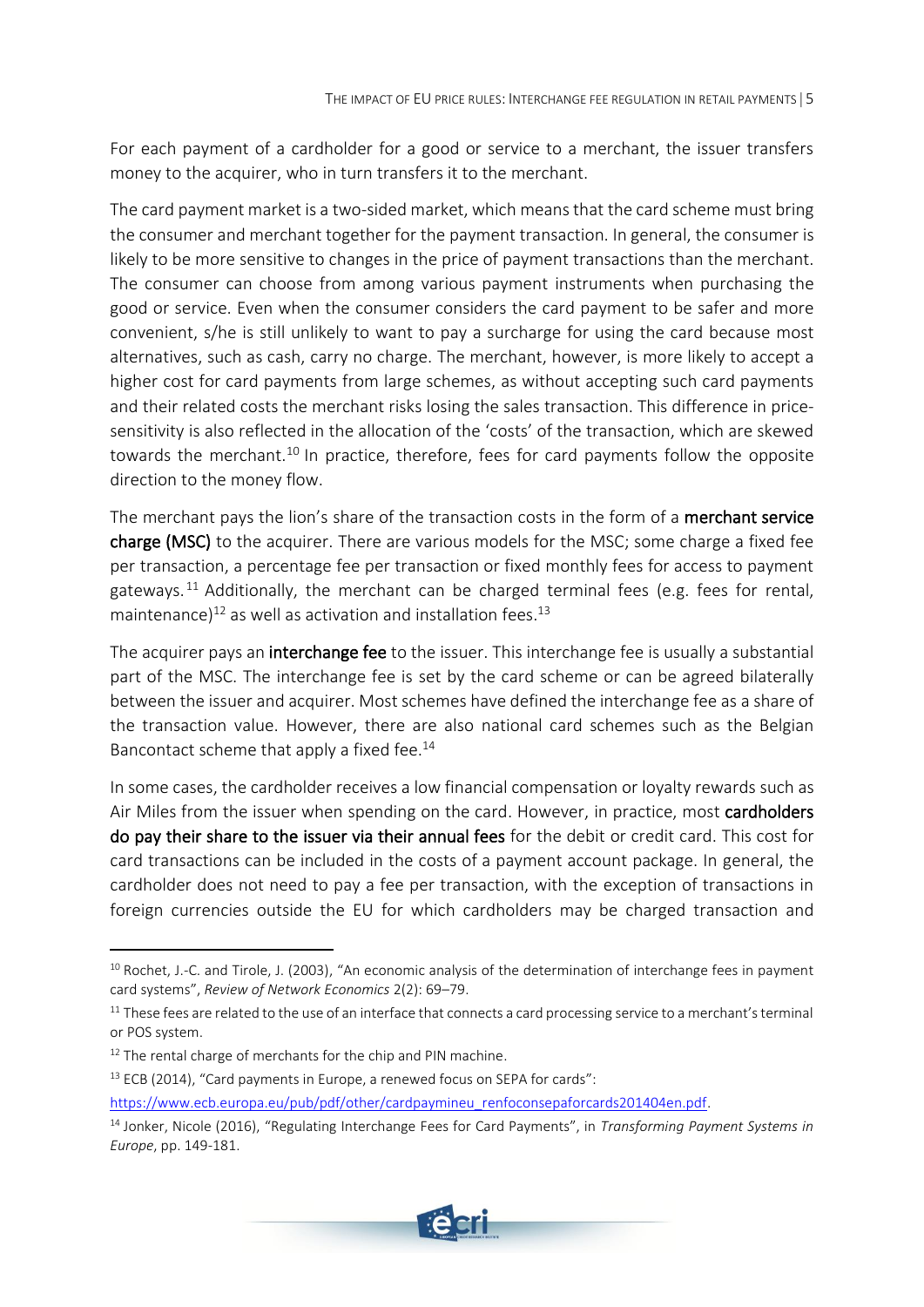currency exchange fees. In some countries, cardholders are charged for all transactions, account statements and billing information.<sup>15</sup>

The card schemes charge scheme fees to both the issuer and the acquirer for participation in the scheme. Additionally, the processing entities (traditionally part of the card scheme) will also charge for clearing and settling the transactions between issuer and acquirer.

In the past, some merchants charged consumers extra for the use of cards, especially for transactions of low value. However, following the introduction of the Payments Services Directive (PSD2) in 2018, merchants are no longer allowed to apply these so-called **surcharges** on card payments for which the interchange fee is regulated.

For three-party schemes, the rules are slightly different given that in this case the schemes combine the role of card scheme, issuer and acquirer. These three-party card schemes therefore do not have an interchange fee and are exempted from the IFR in some respects. However, they are subject to the IFR for those elements of the scheme that are similar to fourparty schemes e.g. when they work with licensees for the issuing and/or acquiring of cardbased payment instruments. This concerned about 9% of the American Express cards issued in the EU and all Diners Club cards before the introduction of the IFR.<sup>16</sup>

In the following, we assess the various impacts of the IFR on the main relations within the fourparty schemes. First, the impact on the relation between the issuer and acquirer. Second, the relation between the acquirer and the merchant. Third, the relation between the issuer and the cardholder.

<sup>&</sup>lt;sup>16</sup> European Commission (2013), "Payment Services Directive and Interchange fees Regulation: frequently asked questions", MEMO/13/719[: http://europa.eu/rapid/press-release\\_MEMO-13-719\\_en.htm?locale=en.](http://europa.eu/rapid/press-release_MEMO-13-719_en.htm?locale=en)



<sup>15</sup> ECB (2014), "Card Payments in Europe – A Renewed Focus on SEPA for Cards": [https://www.ecb.europa.eu/pub/pdf/other/cardpaymineu\\_renfoconsepaforcards201404en.pdf.](https://www.ecb.europa.eu/pub/pdf/other/cardpaymineu_renfoconsepaforcards201404en.pdf)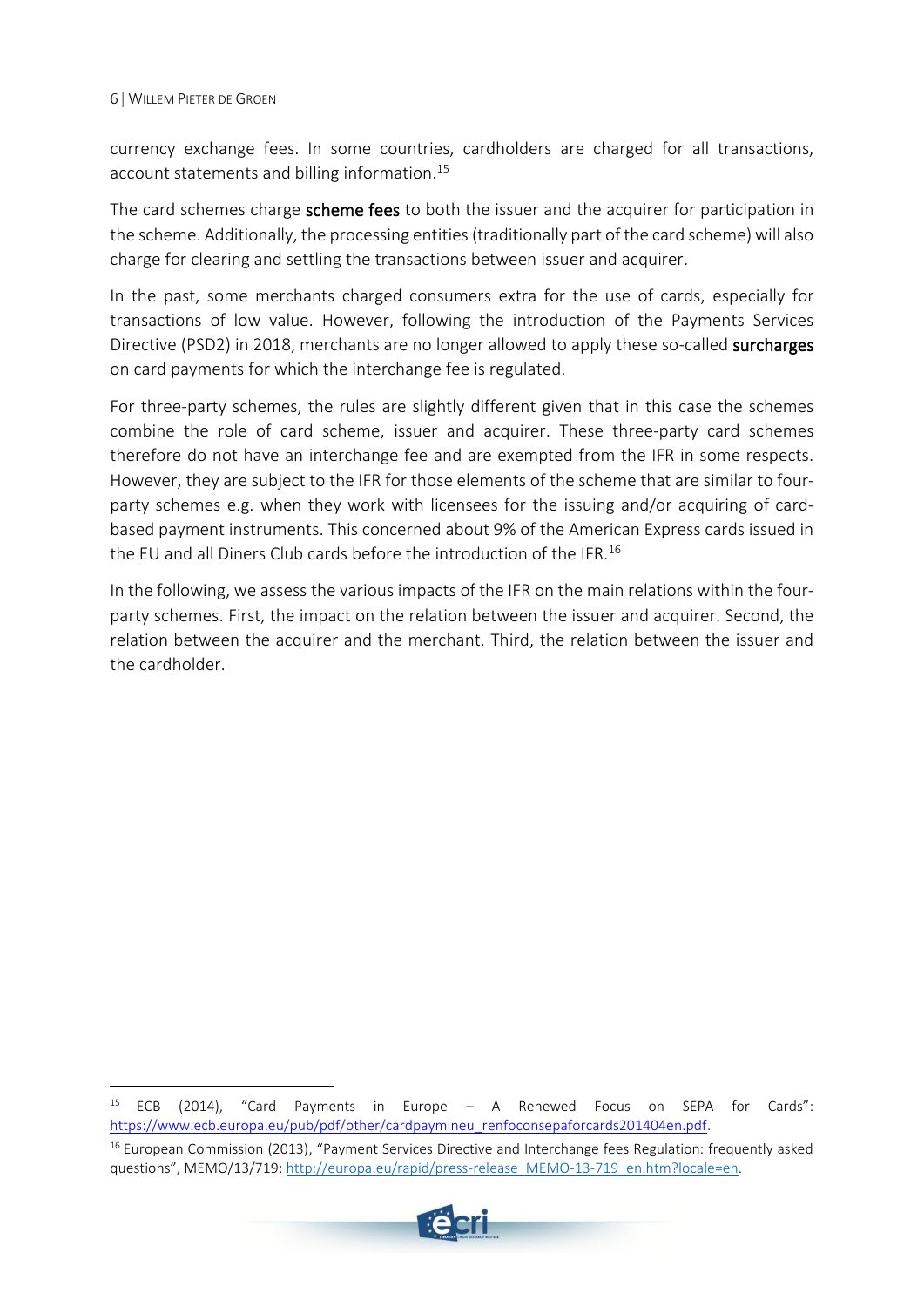<span id="page-8-0"></span>*Box 1. Overview of main antitrust cases on European interchange fees*

The revenue model of four-party card schemes has been under the scrutiny of the competition authorities at both national and EU level. There are several landmarked cases in the EU that have informed the IFR.

## MasterCard I (2007-09)

The European Commission decision of 19 December 2007<sup>17</sup> prohibited Multilateral Interchange Fees (MIFs) for cross-border payments made with MasterCard and Maestro cards within the EEA. The Commission argued that the MIFs limit competition for merchants. The collectively agreed MIFs function as a minimum tariff for merchants. The Commission did not agree with MasterCard that the MIFs were efficient in encouraging both issuing banks to promote card payments with consumers and to motivate merchants to accept them. Instead, the Commission and later the EU General Court ruled in the first appeal in May 2012 that the MIFs are not strictly necessary in fourparty schemes as they could also operate the card scheme profitably through non-MIFs fees (card issuance, annual fees, interests, etc.). To comply with the European Commission decision, in 2009 MasterCard reduced the cross-border consumer MIFs to 0.2% (for debit cards) and 0.3% (for credit cards). They did, however, increase the scheme fees. 18

## Mastercard II (2015-19)

In early 2019, the European Commission fined Mastercard €571 million for obstructing merchants' access to cross-border card payment services. More specifically, the scheme rules obliged acquiring banks to apply the MIF of the country where the retailer was located. This was important as prior to the IFR there were large domestic differences in MIFs, from which merchants could not benefit due to the scheme rules. The fine followed a formal antitrust investigation initiated in April 2013, $^{\rm 19}$ with a Statement of Objections issued in July 2015. In the latter the Commission also raised objections about the higher interchange fees on payments inside the EEA with cards issued outside the EEA, in combination with the obligation for merchants to accept all cards in the card scheme. $^{20}$ 

## Antitrust investigation against Visa Europe, Visa Inc. and Visa International Services Association (2000-19)

After initial objections to certain Visa MIFs in 2000, the European Commission decided in July 2002 that the Visa cross-border consumer MIFs within the EEA fulfilled the conditions for exemption.

<sup>&</sup>lt;sup>20</sup> ECB (2014), "Card payments in Europe, a renewed focus on SEPA for cards", [https://www.ecb.europa.eu/pub/pdf/other/cardpaymineu\\_renfoconsepaforcards201404en.pdf.](https://www.ecb.europa.eu/pub/pdf/other/cardpaymineu_renfoconsepaforcards201404en.pdf)



<sup>&</sup>lt;sup>17</sup> European Commission (2007), Commission decision related to a proceeding under Article 81 of the EC Treaty and Article 53 of the EEA Agreement: [http://ec.europa.eu/competition/antitrust/cases/dec\\_docs/34579/34579\\_1889\\_2.pdf.](http://ec.europa.eu/competition/antitrust/cases/dec_docs/34579/34579_1889_2.pdf)

<sup>&</sup>lt;sup>18</sup> ECB (2014), Card payments in Europe, a renewed focus on SEPA for cards, [https://www.ecb.europa.eu/pub/pdf/other/cardpaymineu\\_renfoconsepaforcards201404en.pdf.](https://www.ecb.europa.eu/pub/pdf/other/cardpaymineu_renfoconsepaforcards201404en.pdf)

<sup>19</sup> European Commission (2019), "Antitrust: Commission fines Mastercard €570 million for obstructing merchants' access to cross-border card payment services": [https://ec.europa.eu/commission/presscorner/detail/en/IP\\_19\\_582](https://ec.europa.eu/commission/presscorner/detail/en/IP_19_582)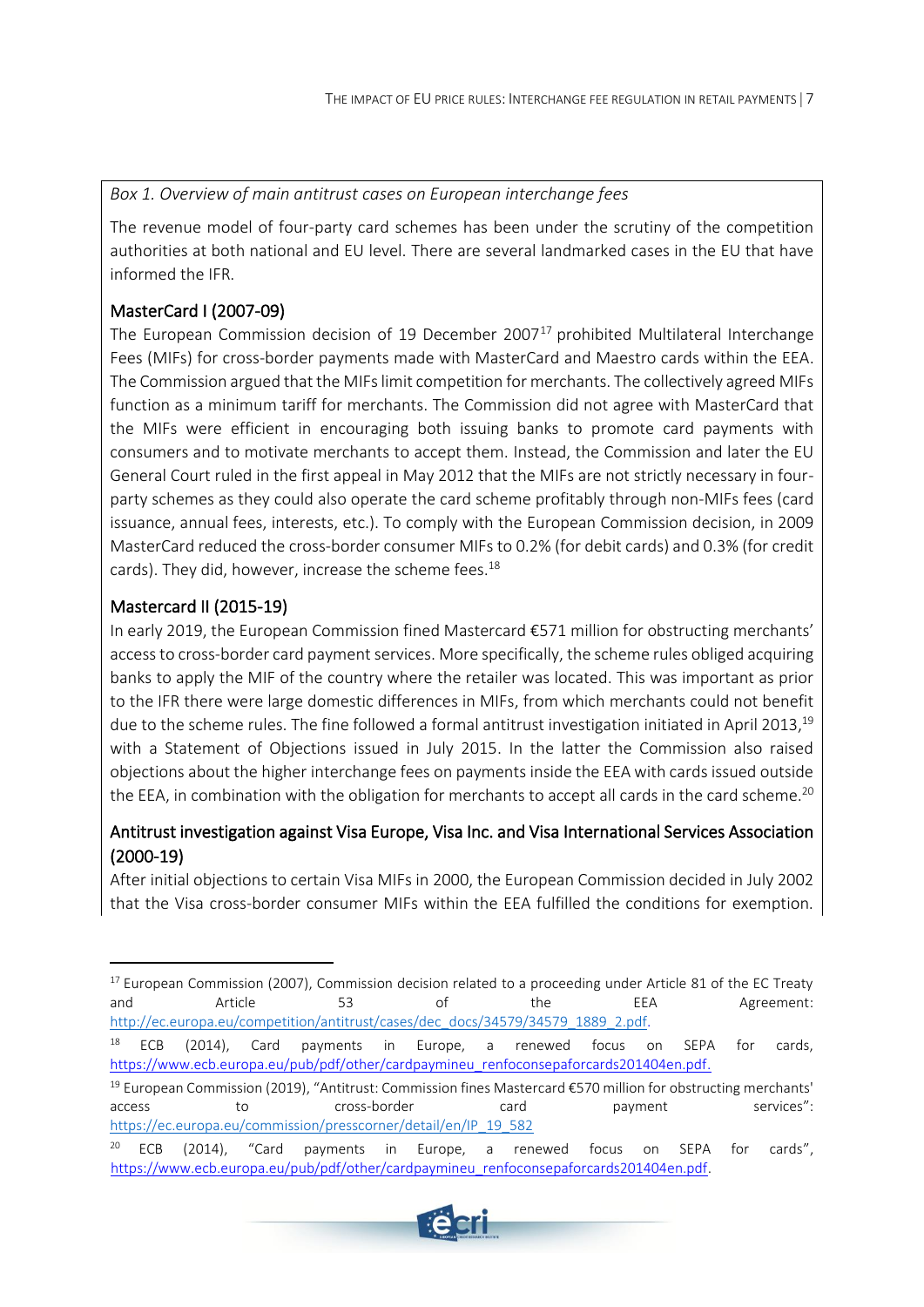Following expiry of this exemption, and in line with the MasterCard decision of 2007, the Commission opened an antitrust investigation into the various Visa companies.

The Statement of Objections issued in April 2009 covered all the consumer MIFs directly set by Visa Europe, including both domestic and cross-border transactions in the EEA. It also raised concerns about the MIFs on cross-border transactions involving non-EEA issued cards.

In response, Visa Europe committed to reducing the maximum weighted average MIF for consumer debit cards for cross-border transactions and national transactions to 0.20%. Moreover, Visa gradually reduced their MIFs for deferred debit and credit card transactions from 1.1% to 0.7% in 2007, with a 0.28% flat-rate MIF applied to debit card transactions. The commitments were made binding on Visa Europe in December 2010 for a period of four years. Moreover, the MIF was capped at 0.2% for certain debit card payments within the EEA, and Visa members were allowed to reveal certain information about the MIF to merchants.<sup>21</sup> In 2019, both Visa and Mastercard committed to reducing their MIFs for payments with cards issued outside the EEA in the EEA.<sup>22</sup>

 $22$ European Commission (2019), "Antitrust: Commission accepts commitments by Mastercard and Visa to cut inter-regional interchange fees": [https://ec.europa.eu/commission/presscorner/detail/en/IP\\_19\\_2311](https://ec.europa.eu/commission/presscorner/detail/en/IP_19_2311)



 $21$  ECB (2014), ibid.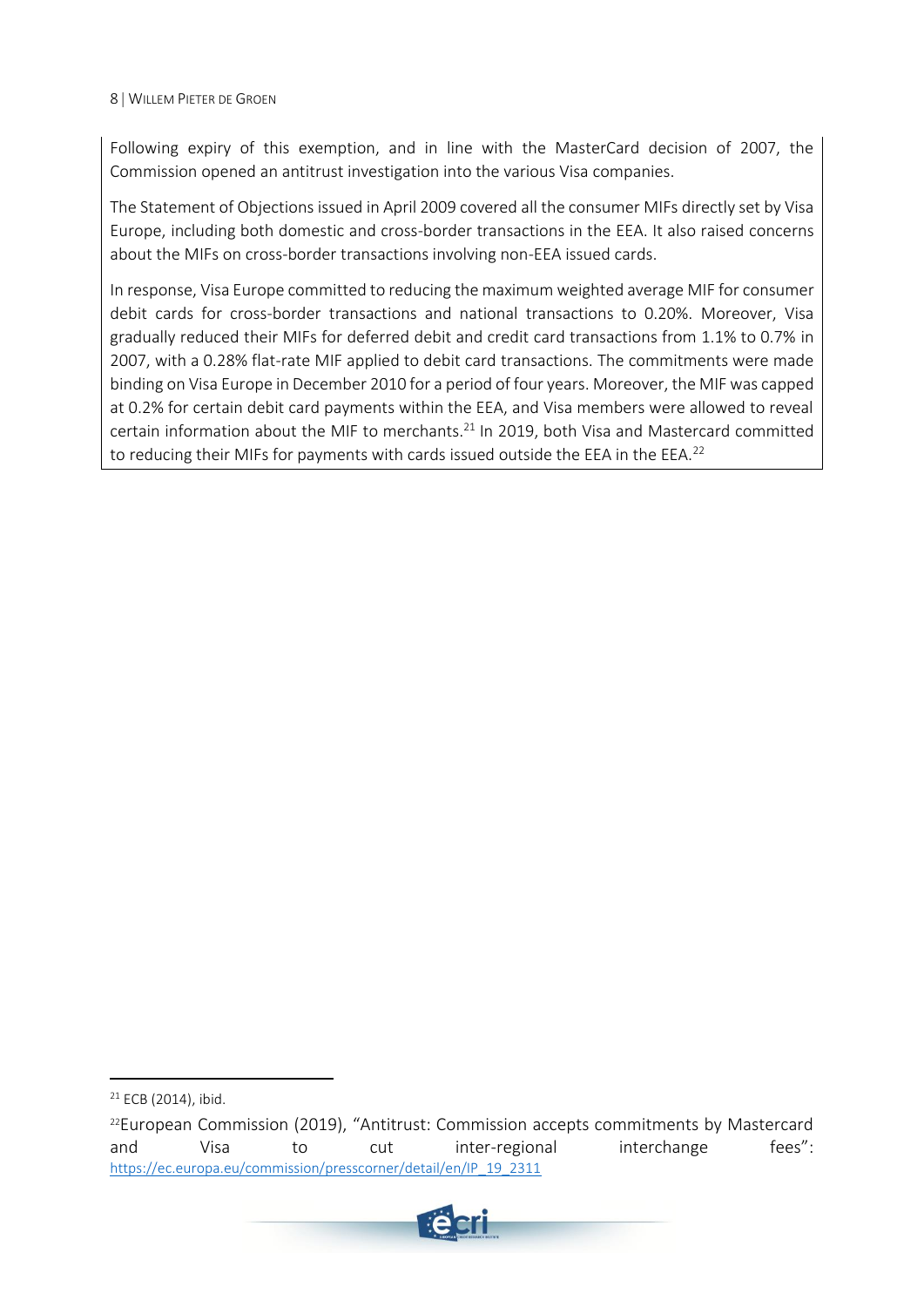## <span id="page-10-0"></span>3. Impact of IFR on interchange fees

The main feature of IFR wasthe introduction of a cap on interchange fees as of December 2015. In particular, the interchange fee caps on debit card transitions were set at 0.20% of the transaction value and at 0.30% on credit card transactions.<sup>23</sup> The cap applies to both the national and international four-party card schemes. The direct expected impact of the IFR would be a reduction of the interchange fee below the maximum level.

The expectation of the European Commission before the introduction of the IFR was that it would lead to a reduction in the revenues of issuers, for which they might be partially compensated by an increase in transactions. This assumes that the reduction of interchange fees is passed on to the merchants in the form of lower MSCs, encouraging merchants to steer customers towards card payments.<sup>24</sup>

Looking at the evolution of interchange fees, we observe that the average fee in the year preceding the introduction of the cap ranged from between 0.19% in the Netherlands and 1.50% in Cyprus. Similarly, the interchange fees for payments with credit cards ranged from between 0.30% in Hungary and 1.64% in Germany. The differences are largely due to national circumstances (national card schemes, regulations, historical agreements, etc.).



<span id="page-10-1"></span>*Figure 2. Debit card interchange fees pre- and post-introduction of the IFR*

*Notes:* The figure above shows the debit card interchange fees across EU member states before the introduction of the IFR (2014 or closest publicly available) in 2015 and after the introduction (2016 or closest publicly available). When the interchange fees are defined in absolute terms, they have been translated into percentages based on the average transaction values. The average amounts are based on the simple average of the Mastercard, Visa and national card schemes (if applicable and available). The countries with national card schemes are shown in dark blue.

*Source:* Author's computations based on data published by the ECB, European Commission, NBP, Visa, Mastercard and national card schemes.

 $24$  European Commission (2015), "Survey on merchants' costs of processing cash and card payments", http://ec.europa.eu/competition/sectors/financial\_services/dgcomp\_final\_report\_en.pdf



<sup>&</sup>lt;sup>23</sup> European Commission (2015), "Regulation (EU) 2015/751 of the European Parliament and of the Council of 29 April 2015 on interchange fees for card-based payment transactions", https://eur-lex.europa.eu/legalcontent/EN/TXT/?uri=CELEX:32015R0751.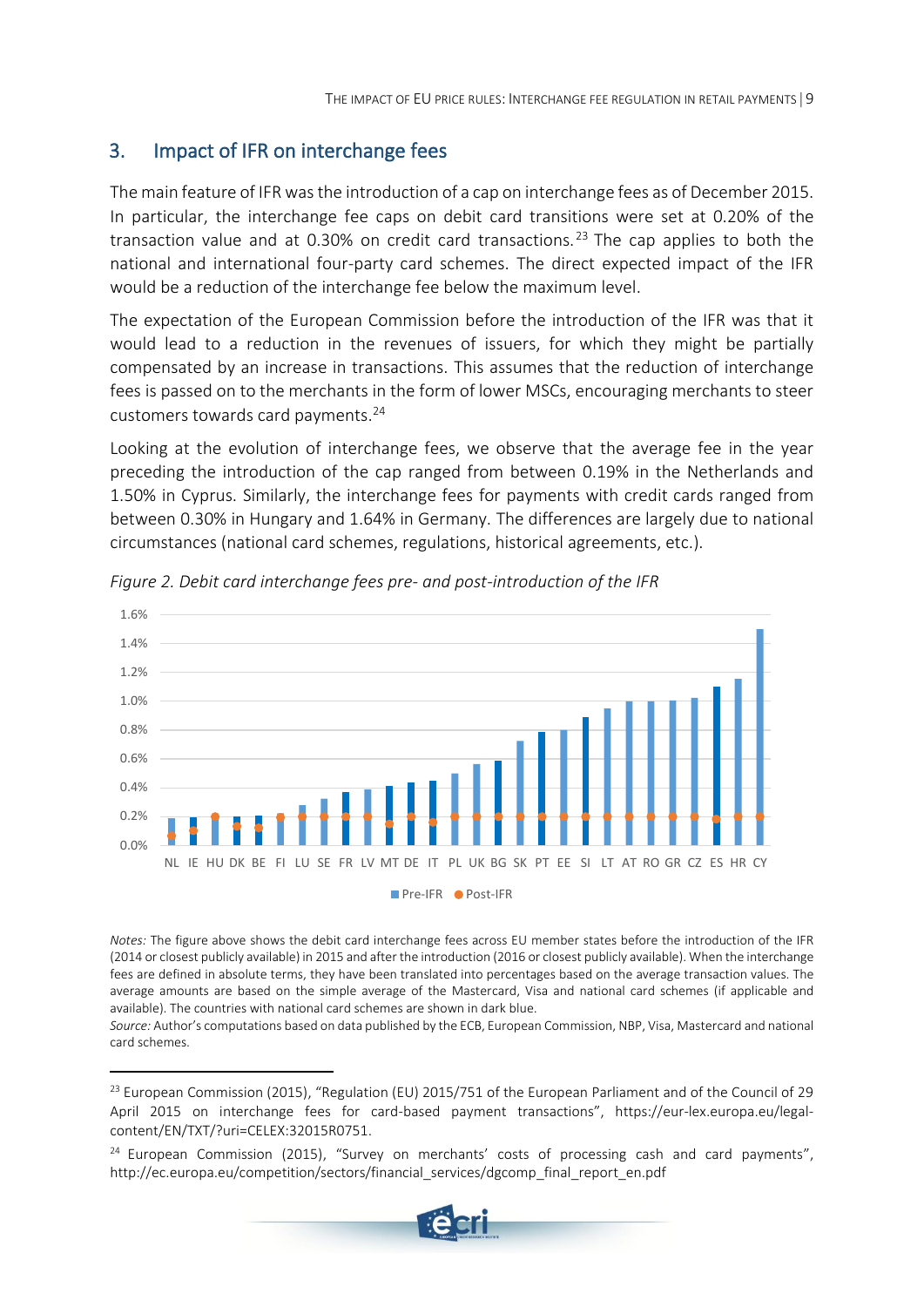Following the introduction of the IFR, the interchange fees in all EU member states decreased, except for Hungary where the interchange fees remained at the same level. The drop ranged from between 0% in Hungary to 87% in Cyprus. This means in practice that most member states have interchange fees at the maximum level allowed under the IFR. However, there are at least seven EU countries with lower than average interchange fees (i.e. Belgium, Denmark, Ireland, Italy, Malta, the Netherlands and Spain). Interchange fees are mostly set below the maximum, especially in member states with national card schemes. Not all national card schemes' interchange fees are publicly available, which might mean that there are more member states that charge lower or higher interchange fees.

In practice, the drop-in revenues due to lower interchange fees were at least partially compensated by an increase in transactions. Part of the increase might have been due to the IFR, although the evidence is not convincing. The growth in the number and value of debit and credit cards at EU level following the entry into force of the IFR is not noticeably higher than in the years preceding the introduction and there is only a low correlation between the drop in average interchange fees and the increase in card transactions.



<span id="page-11-0"></span>*Figure 3. Debit card transactions per capita pre- and post IFR entry into force*

*Source:* Author's formulation based on data published by the ECB, European Commission, NBP, Visa, Mastercard and national card schemes.

Looking at the absolute number of card transactions, there seems to be a negative relation between debit card payments and the interchange fee (see [Figure 3\)](#page-11-0). Indeed, the higher the average interchange fees the lower the number of debit card transactions per capita. However, the link between the number of card payments and the level of interchange fee only seems evident for a small group of countries (Denmark, Finland, the Netherlands, and Sweden). This means that there are other important factors that play a role in the development of card payments (availability of cash, availability and convenience of cards, the growth of contactless, the importance of other cashless payment methods, and the time period for which the lower interchange fees have been in place, etc.).

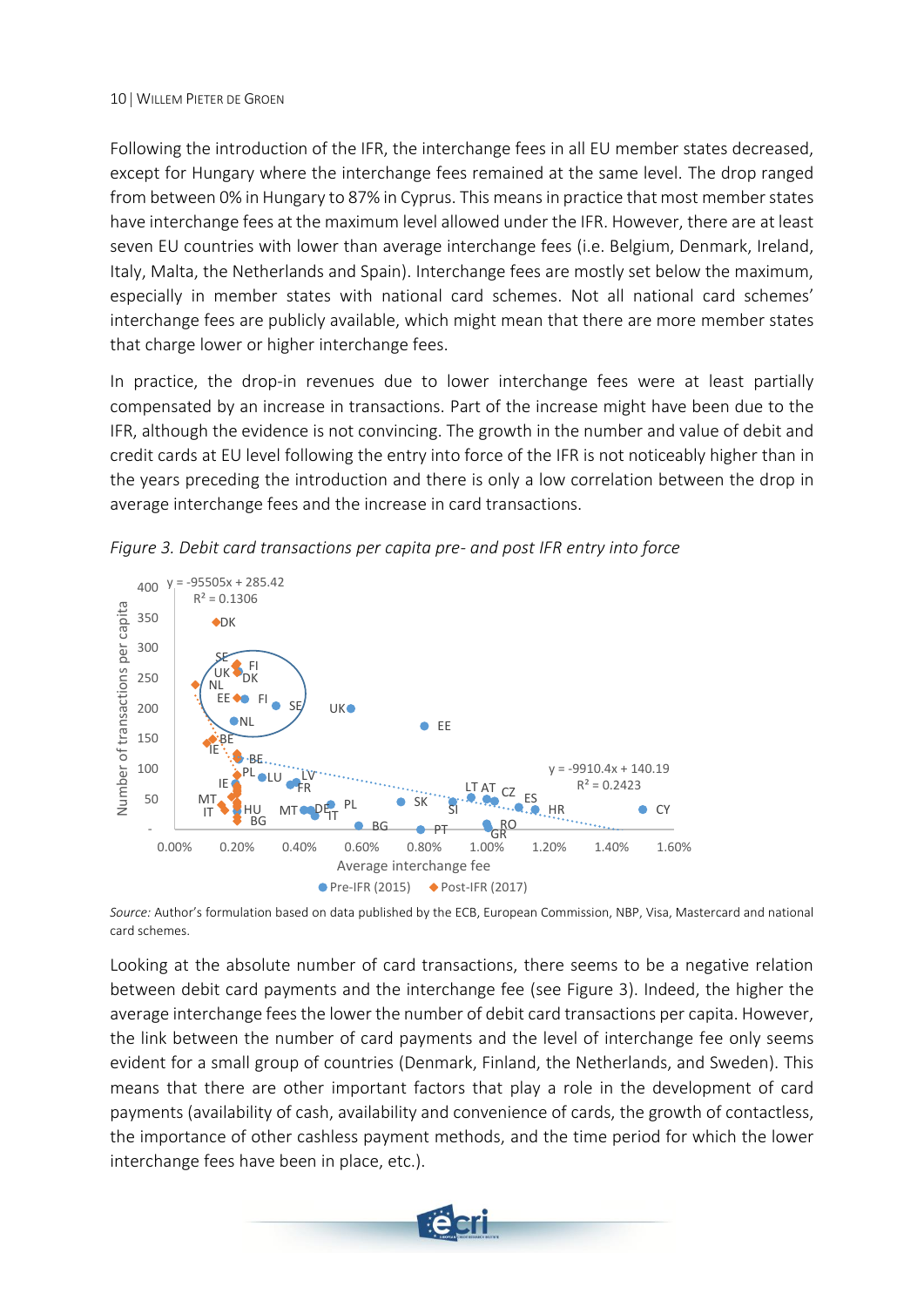In the flowing sections two potential explanations for the lack of a clear link between the number of card payments and the level of interchange fees are explored. More specifically, whether the reduction of the interchange fees is effectively passed on to merchants; whether they are steering consumers more towards cards; and whether costs for holding cards have changed.

#### <span id="page-12-0"></span>*Box 2. Growing importance of international card schemes*

Since the introduction of the IFR, international four-party card schemes (Visa and Mastercard) have increased their market share at the expense of national card schemes. In the past, international four-party card schemes were primarily active in cross-border payments, which usually only forms a small part of the cards sector. Since the introduction of the IFR, international four-party card schemes have gained importance with a larger share of the national card transactions. Their share of total card transactions in the EU surged to 67.5% at the end of 2016.<sup>25 26</sup>

Four reasons explain the growing importance of international four-party card schemes. First, the international four-party card schemes are generally frontrunners in the implementation of new payment solutions such as online and contactless payments. Second, some new banks (e.g. Monzo, N26) offer internationally accepted cards cross-border. Third, customer preference and legal capacity for a single payment card for domestic and international payments contributes to the increase in co-badging and cards with internationally active card schemes. Fourth, the reduction of interchange fees under the IFR reduced the price gap between the international and domestic schemes, which makes it more attractive for merchants to accept those and caused some national four-party card schemes to decide to cease their activities.<sup>27</sup>



<span id="page-12-1"></span>*Figure 4. Revenues of international card schemes (EUR million)*

<sup>27</sup> ECB (2019), ibid.



 $25$  ECB (2019), "Card payments in Europe – current landscape and future prospects: a Eurosystem perspective": [https://www.ecb.europa.eu/pub/pubbydate/2019/html/ecb.cardpaymentsineu\\_currentlandscapeandfuturepros](https://www.ecb.europa.eu/pub/pubbydate/2019/html/ecb.cardpaymentsineu_currentlandscapeandfutureprospects201904~30d4de2fc4.en.html) [pects201904~30d4de2fc4.en.html.](https://www.ecb.europa.eu/pub/pubbydate/2019/html/ecb.cardpaymentsineu_currentlandscapeandfutureprospects201904~30d4de2fc4.en.html)

<sup>&</sup>lt;sup>26</sup> According to figures from RBR London, the combined market share of Visa and Mastercard in Europe (EU28 excl. LU, MT and CY and including NO, CH, RU, TR, UA and KZ) increased from 85.5% in 2014 to 89% in 2016. [http://www.paymentscardsandmobile.com/MasterCard-and-visa-continue-to-grow-share-of-the](http://www.paymentscardsandmobile.com/mastercard-and-visa-continue-to-grow-share-of-the-european-cards-market/)[europeancards-market](http://www.paymentscardsandmobile.com/mastercard-and-visa-continue-to-grow-share-of-the-european-cards-market/)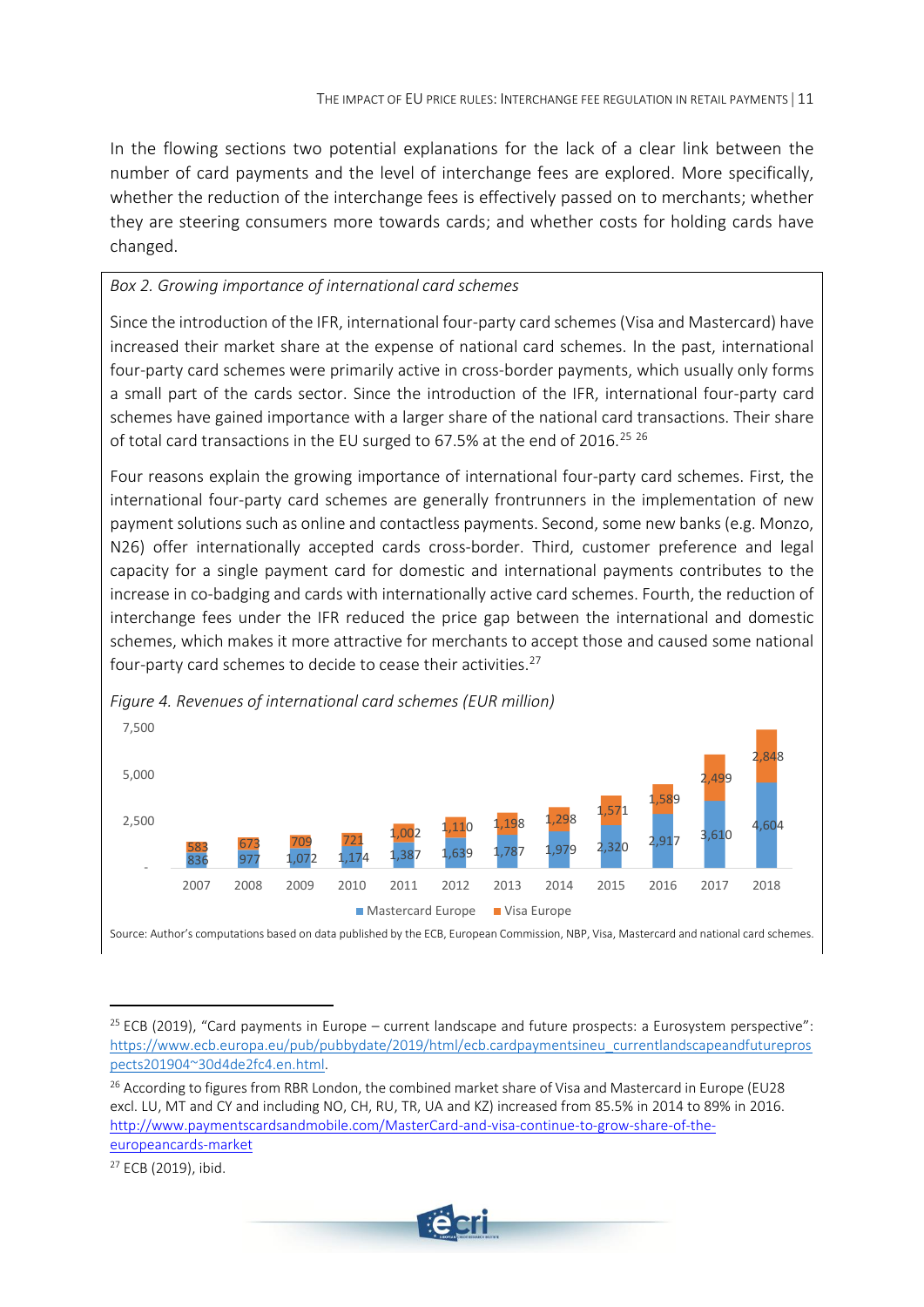The increasing importance of the international four-party card schemes is also reflected in the growth of their revenues. The card scheme revenues of Mastercard Europe and Visa Europe increased nearly five-fold between 2008 and 2018, from €1.7 billion to €7.5 billion. A large part of this increase coincided with the introduction of the IFR. However, for the most part, it seems that the IFR impacted the revenues of the international four-party card schemes indirectly. The operational margin of the international four-party card schemes has increased from around 12% in 2007 to 33% in 2013, since then the margin has been quite stable, ranging between 23% and 35%.

Card scheme revenues mainly depend on the number of international transactions, which have increased significantly in recent years. Moreover, the revenues of Visa Europe, especially, increased considerably. With the acquisition of Visa Europe by Visa Inc, it has become a profitmaximising organisation, which is reflected in fees that have been aligned with the higher fees of Visa Inc.<sup>28</sup> However, it is difficult to assess the development of the scheme's fees as these are not made public. 29

 $29$  FOD Economie (2019), "De werking van de markt van de elektronische betalingen in België – mei 2019": <https://economie.fgov.be/nl/publicaties/de-werking-van-de-markt-van-de>



<sup>&</sup>lt;sup>28</sup> Godwin, C. (2017), "Your Merchant Service Charge (MSC) is changing – here's why:" <https://cmspi.com/eur/blogs/mscbreakdown/>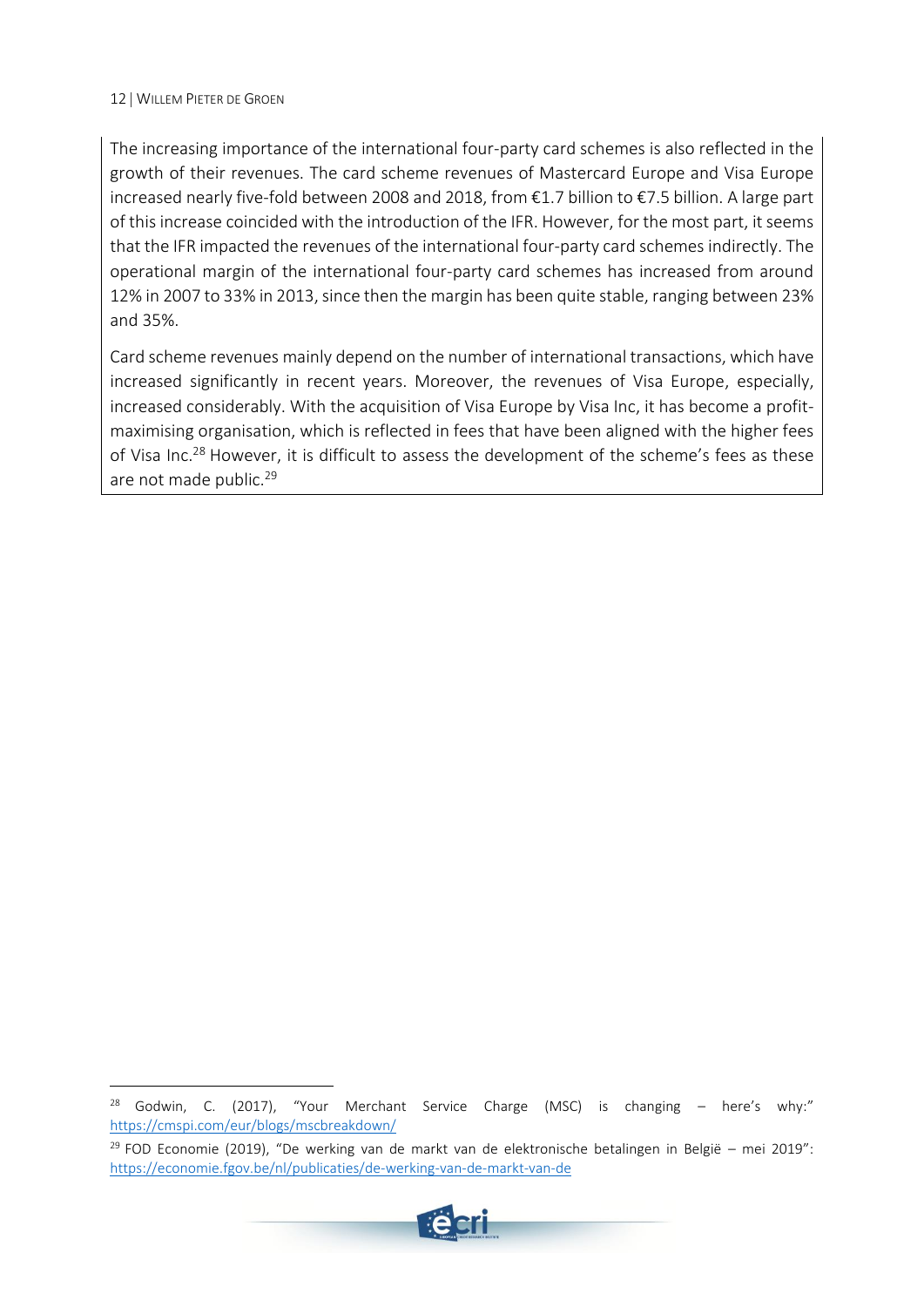## <span id="page-14-0"></span>4. Impact of IFR on Merchant Service Charge

In theory, the introduction of a cap on interchange fees leads to a potential rebalancing of the fees from merchants to cardholders and/or a potential overall reduction of the fees. Indeed, as a two-sided market the interchange fee for schemes with a high market share is likely to be inflated and the transaction costs are likely to be skewed towards the least price-elastic party – the merchant in the case of four-party card schemes.

In such four-party schemes, the interchange fees are typically passed on to the merchant as part of the Merchant Service Charges (MSCs), which is the payment by the merchant to the acquirer for the execution of card payments. The MSC typically consists of three components: i) interchange fee for the issuer from the acquirer; ii) fees for the card scheme that manages the four-party card scheme on which the acquirer operates; and iii) fees for the acquirer. The latter covers the operational costs and margin of the acquirer.<sup>30</sup> According to the impact assessment of the European Commission, prior to the adoption of the IFR, interchange fees accounted for about 70% of the MSC.<sup>31</sup>



<span id="page-14-1"></span>*Figure 5. Key components of the merchant costs*

chargeback fee

*Note:* The Merchant Service Charge is subject to negotiation, depends on volume/value of transactions and type of merchant. Moreover, additional fees (account and transaction fees, return and risk assessments, foreign exchange fees, etc.) may apply depending on the private contract with the acquiring bank. *Source:* Author's formulation based on ECB (2019). 32

<sup>32</sup> ECB (2019), ibid.



<sup>&</sup>lt;sup>30</sup> FOD Economie (2019), ibid.

<sup>&</sup>lt;sup>31</sup> The impact assessment conducted by the European Commission on the proposal for a regulation on interchange fees for card-based payment transactions states on page 122 that MIFs make up approximately 70% of MSC. See: European Commission (2013), "Commission Staff Working Document – Impact Assessment," SWD(2013) 288 final, [http://ec.europa.eu/internal\\_market/payments/docs/framework/](http://ec.europa.eu/internal_market/payments/docs/framework/130724_impact-assessment-full) 130724 impact-assessment-fulltext en.pdf.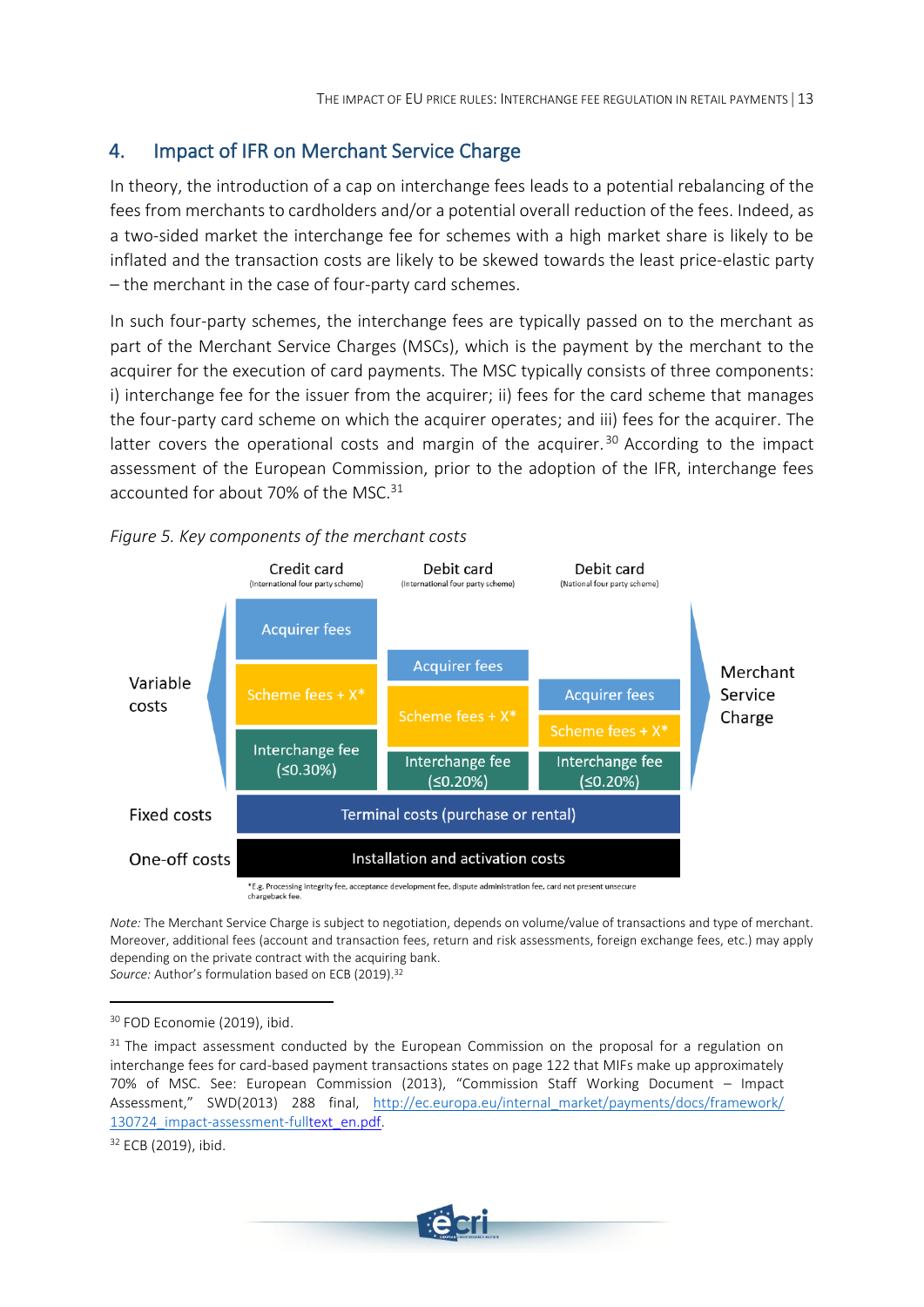The reduction of the interchange fees should in principle lead to a reduction of the MSCs. The MSCs can take various forms. Most merchants pay an agreed amount per transaction, but there are alternative fee structures for merchants. The merchant can be charged additional fees for the rental or purchase of payment terminals as well as for the installation and activation of the terminal. 33

## <span id="page-15-0"></span>4.1 Past experiences with interchange fee caps

Evidence on the regulation of the interchange fees in some jurisdictions shows a differentiated impact on MSC.

In Australia the regulator measured a significant decrease in the MSCs once the regulation of interchange fees entered into force in January 2003. The decrease of the MSCs was largely in line with the drop in interchange fees. In parallel, they measured some increases in the terminal fees and fees related to transactions (paper, charge-backs).<sup>34</sup>

In the United States the impact on the MSCs was more mixed. Unlike the Australian reforms, the Durbin Amendment in the US only targets the interchange fees charged for debit card transactions by financial institutions with more than USD 10 billion (€9 billion) in assets. For those institutions, the interchange fee reduced by about half in October 2011. Based on a survey among merchants two years after the introduction by the Federal Reserve Bank of Richmond and Javelin Strategy & Research, the impact on the acceptance costs is limited and unequal. More specifically, about two-thirds of the surveyed merchants did not report any or know about any change to the debit card transactions. Additionally, about a quarter of the merchants even reported an increase in transaction costs, while only the remaining tenth of merchants witnessed a decrease in charges. The survey does not provide explanations for the mixed impact.<sup>35</sup>

In Spain there was a series of regulatory interventions to reduce interchange fees through regulatory incremental interventions. In 2002 and between 2005 and 2009, the interchange fees were reduced based on agreements between the Spanish government and the national card schemes. The imposed interchange fee reductions based on the agreements with the government were complemented with decreases initiated by the card schemes. Based on data from 45 Spanish issuing and acquiring banks for the period between 1997 and 2007, Valverde et al. (2016) find that the reduction of interchange fees had a positive impact on merchant acceptance, yet did not lead to a reduction in the number of cards in circulation, despite higher cardholder fees. Moreover, the increase in transactions more than offset the loss in revenues due to the reduction in interchange fees. In their assessment Valverde et al. did not distinguish

<sup>&</sup>lt;sup>35</sup> Wang, Z., Schwartz, S., and Mitchell, N. (2014)," The Impact of the Durbin Amendment on Merchants: A Survey Study", *Economic Quarterly*, Federal Reserve Bank of Richmond.



<sup>&</sup>lt;sup>33</sup> FOD Economie (2019), ibid.

<sup>&</sup>lt;sup>34</sup> Reserve Bank of Australia (2005), Payments System Board Annual Report, 2004.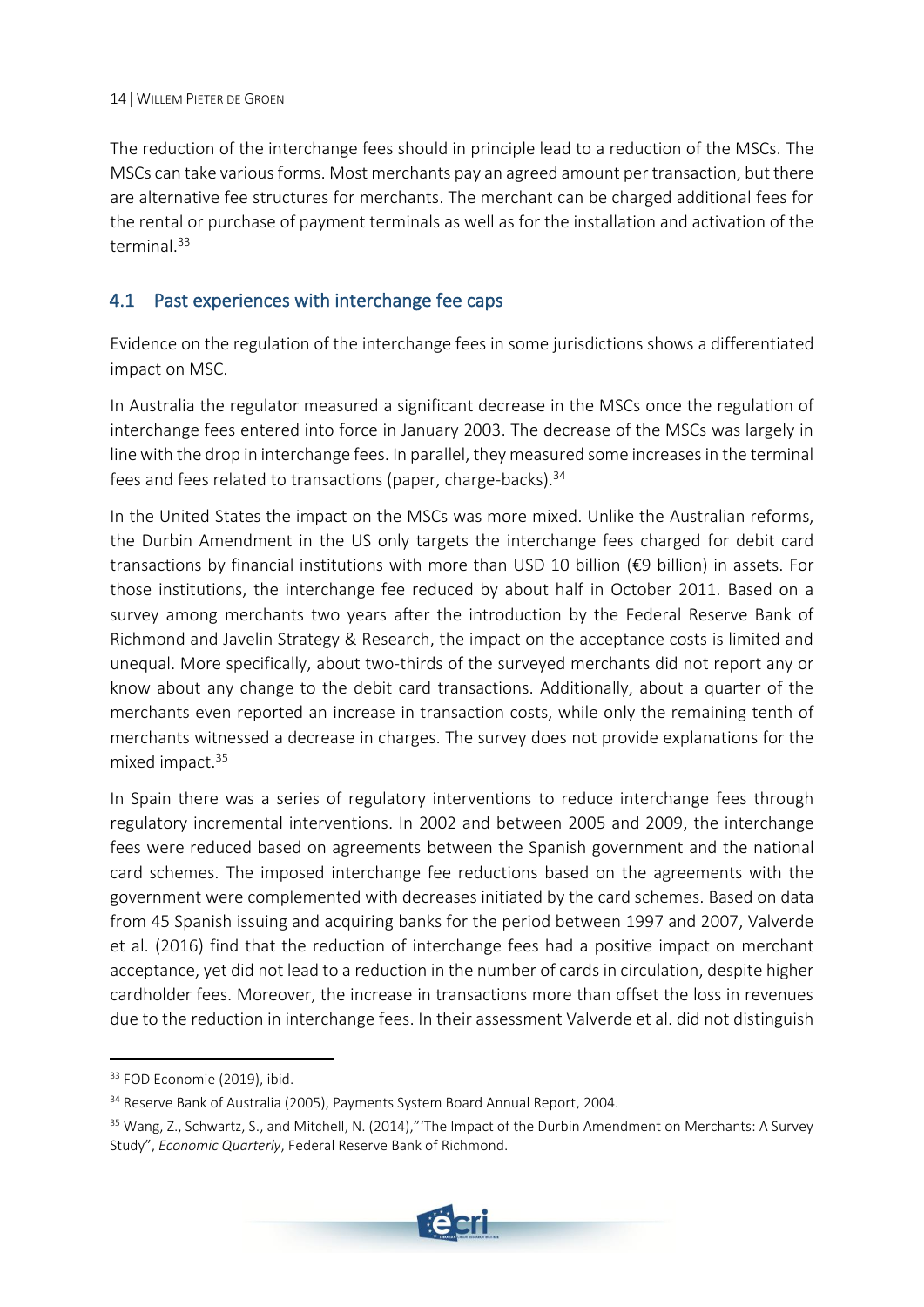between interchange fee reductions related to government intervention and industry initiatives, which might have affected the findings. 36

### <span id="page-16-0"></span>4.2 Experiences with IFR: Belgium and Italy

Turning to the IFR, according to a market consultation conducted by the ECB, the impact on the MSCs is mixed.<sup>37</sup> The impact of the IFR is also difficult to assess as the banking systems and circumstances differ greatly across countries (market concentration, card penetration, presence of a national card scheme, alternative e-payments, scale advantages, etc.).

This section discusses the main findings from studies on the impact of the IFR on MSCs in Belgium and Italy. These studies give some information about the impact of the IFR, but more information on other EU member states would be required for a fuller understanding of the impact of the IFR on MSCs.

#### <span id="page-16-1"></span>*4.2.1 Belgium*

Besides having the international four-party card schemes Visa and Mastercard, Belgium also has a domestic card scheme entitled 'Bancontact'. Belgian banks have already indicated that they would prefer to cease Bancontact and replace it with an international four-party card scheme, but merchants have rejected this idea for fear it might increase their costs. Hence, the interchange fee of Bancontact is set at 0.20% with a maximum of €0.05 per transaction (0.10% on average), which corresponds to about half the amount international four-party card schemes charge in most other EU member states. Moreover, until 2012 the transactions of Bancontact were exclusively processed by Worldline, however as of 2018 there are 16 more parties with a licence to process Bancontact payment transactions.

The Belgian Ministry of Economic Affairs has assessed the impact of the IFR based on information from three acquirers for 2015 (pre-IFR) and 2019 (post-IFR). <sup>38</sup> The three acquirers had different fee structures; blended, interchange++ and payment package. When the acquirer charges a blended fee, the merchant pays a fixed transaction cost for a particular card scheme, notwithstanding the brand, country of issuance (EEA vs non-EEA), type of card (consumer vs commercial) and card acceptance. The interchange++ sets a fixed acquirer fee per transaction plus variable interchange and scheme fees that are determined by the card schemes. The payment packages require either a periodic subscription fee from the merchant for which it can accept a fixed number of card transactions or a fixed subscription plus an additional fee per transaction.

Looking at the price of the acceptance of card payments before and after the introduction of the IFR, the MSCs have decreased for most of the merchants and the interchange fees for

<sup>&</sup>lt;sup>38</sup> FOD Economie (2019), ibid.



<sup>&</sup>lt;sup>36</sup> Carbó Valverde, S., Chakravorti, S., and Rodríguez Fernández, F. (2016)," The Role of interchange Fees in Two-Sided Markets: An Empirical Investigation on Payment Cards", *The Review of Economics and Statistics.* <sup>37</sup> ECB (2019), ibid.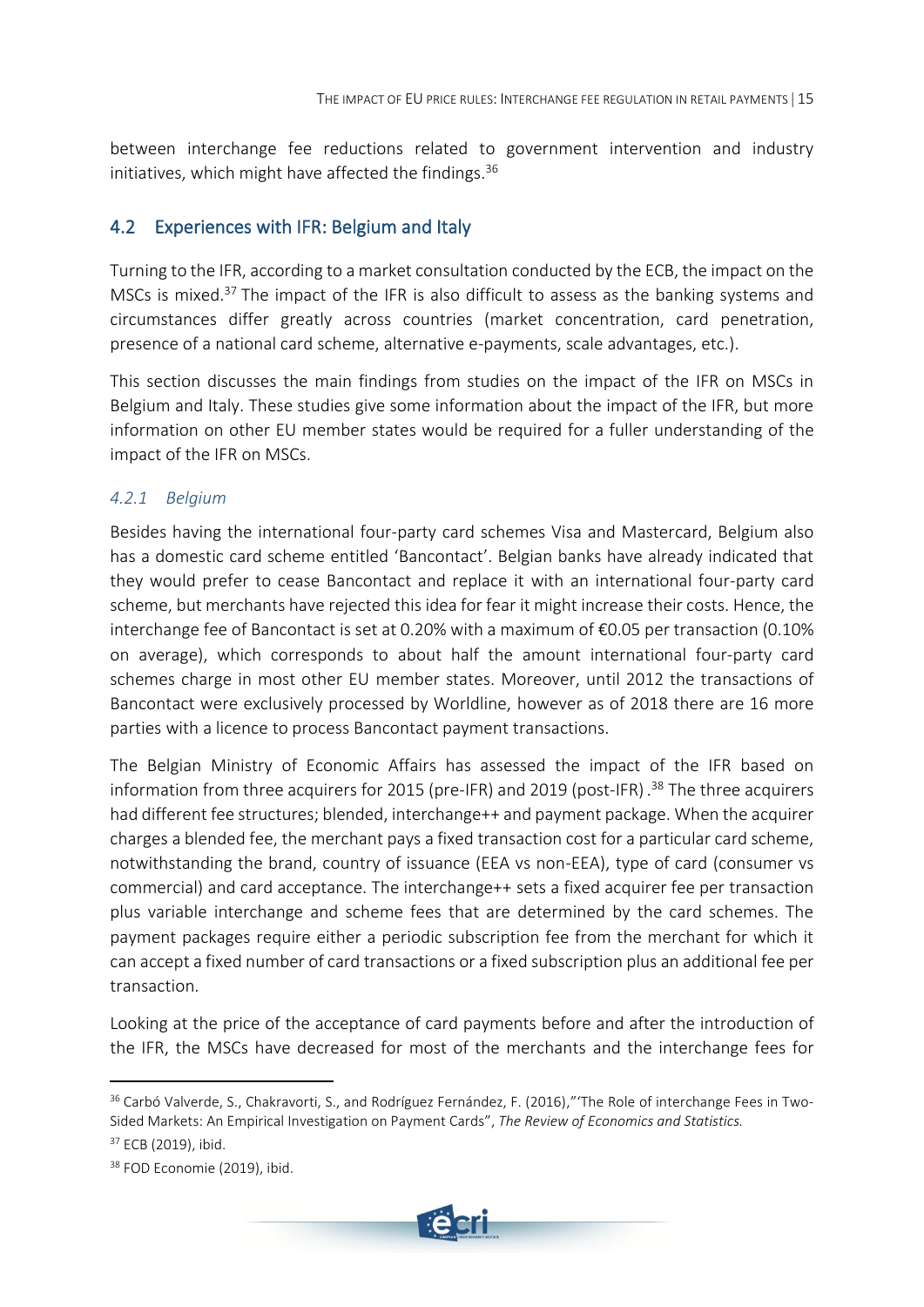Bancontact transactions reduced slightly (from €0.056 to maximum €0.05). The international four-party card schemes reduced their interchange fees by about half to maximum €0.056. The MSCs decreased for all merchant profiles and nearly all price structures. The granularity of the data did not allow us to assess the extent to which the reduction in the interchange fee was translated into lower MSCs. The change in MSCs for the different profiles and price structures ranged between -48% and +10%. On average, the MSCs decreased by 11% between 2015 and 2019.

The assessment was complicated by a lack of detail in the pricing, which did not allow a differentiation between the interchange fee, scheme fees and acquirer fees, no standard transaction or a change in fee structures. For example, the acquirer offering packages increased the price of its packages substantially in 2016, but with the higher charge they also changed the packages by including a number of free transactions and a reduction in the charges per transaction. Moreover, the acquirer offering interchange++ could not provide the costs for the period before the introduction of the IFR, as the costs were only available on request. Regarding the latter, the Ministry received a complaint from a merchant that they carry the risk of transaction costs as the interchange fees for unregulated international transactions are hard to predict. This is one of the reasons that an increasing share of merchants are switching to a blended structure, which requires the acquirer to incorporate the risk of the interchange as well as scheme fees.

#### <span id="page-17-0"></span>*4.2.2 Italy*

The Bank of Italy also assessed the impact of the IFR on the MSCs charged by about 400 acquirers (banks and non-banks).<sup>39</sup> The interchange fee prior to the introduction of the IFR in 2015 was estimated to be 0.5% and accounted for the largest share of the MSC fees of around 0.8%. After the introduction of the IFR the interchange fee dropped about 0.2% to 0.3% on average, while the MSC dropped about 0.17% in 2016 and 2017 to 0.63%. This means that the reduction of the MSC is broadly in line with the decrease of the interchange fee. Moreover, the acceptance of card payments measured in terms of number of transactions per POS terminal increased substantially after the introduction of the IFR, from about a 5% increase per year between 2013 and 2015 before the introduction of the IFR, to 10% and more in the years just after its introduction in 2016 and 2017.

Looking at the EU-level, the number of transactions per terminal increased slightly after the introduction of the IFR, but not more than in the year preceding the introduction (i.e. 6.9% increase in 2015 compared to 5.5% in 2016). The number of terminals also increased significantly after the introduction of the IFR (i.e. a 6.8% increase in 2015 and 9.4%, 9.5% and 12.3% in 2016, 2017 and 2018, respectively).

<sup>&</sup>lt;sup>39</sup> Ardizzi, G. and M. Savini Zangrandi (2018), "The impact of the interchange fee regulation on merchants: evidence from Italy", Bank of Italy Occasional Papers: [https://www.bancaditalia.it/pubblicazioni/qef/2018-](https://www.bancaditalia.it/pubblicazioni/qef/2018-0434/QEF_434_18.pdf) [0434/QEF\\_434\\_18.pdf](https://www.bancaditalia.it/pubblicazioni/qef/2018-0434/QEF_434_18.pdf)

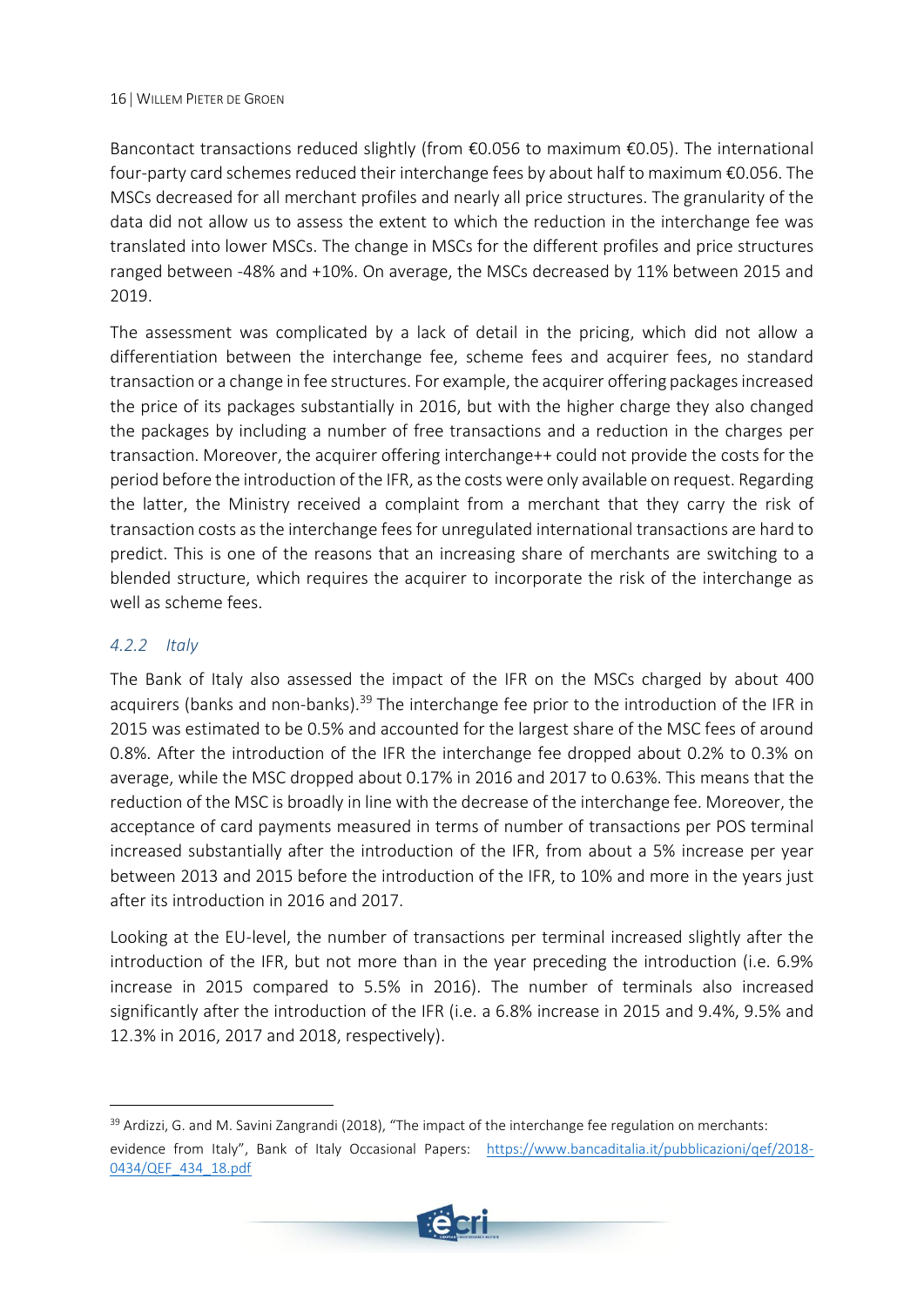Importantly, both Belgium and Italy have national card schemes that generally have lower scheme fees. It is known that some of the fees charged by international four-party card schemes have increased significantly in recent years, which might partially or completely have offset the decrease of the interchange fees due to the IFR (see Box 2).

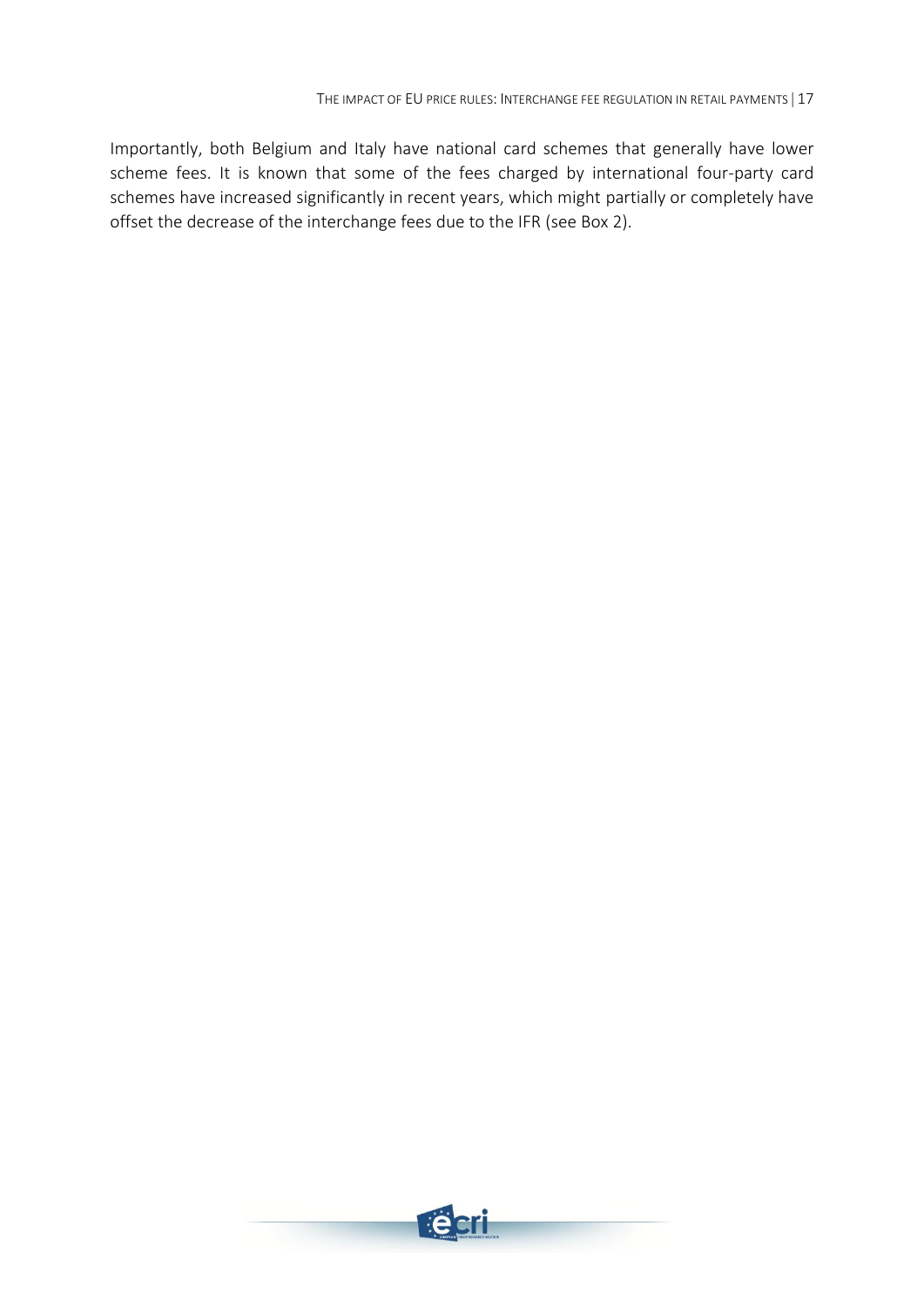## <span id="page-19-0"></span>5. Impact of IFR on cardholder fees

Issuers might want to compensate for the lower interchange fees by increasing other fees or reducing costs. For example, they might increase the cardholder fees or reduce the rewards and other benefits for cardholders.

The evidence of the regulation of interchange fees in various other jurisdictions before the IFR was introduced in the EU showed a clear impact on cardholder fees and benefit schemes.

In Australia, most of the credit card issuing banks changed their offerings in response to the implementation of the regulation of interchange fees in January 2003. The issuers both increased the annual and other fees and reduced or capped the rewards that can be earned. Moreover, many banks also issued new cards that offset the lower rewards and higher fees with lower interest rates.<sup>40</sup>

In the US, the impact of the interchange fee regulation implemented in October 2011 was broadly similar to that observed in Australia. In the US the larger banks covered by the regulations changed the terms of the accounts, increasing the prices for accountholders and reducing the number of accounts without monthly subscription fees. The increases in the fees for these accounts were large enough to offset the lost revenues from the reduction of the interchange fees for debit cards. 41

In Spain, a series of interventions to reduce the interchange fees between 2002 and 2009 also led to an increase in fees for cardholders. Interestingly, Valverde et al. (2016) find that despite this increase in cardholder fees, the number of issued credit cards is not affected. They give two potential reasons for this effect. First, the credit cardholders might be fairly insensitive to the increase in annual fees. Second, the credit cardholders are more willing to accept higher card fees when the card is more widely accepted. 42

There are currently no systematic statistics available on the evolution of the cardholder fees and benefits covering all EU member states around the time the IFR was introduced. Moreover, it is unclear to what extent the cardholder fee increases are related to the IFR or due to other developments. However, there are various analyses at national level indicating that the fees for cardholder payment packages have increased. These analyses often relate the increases to other coinciding events such as new digital applications and the low interest rate environment.

<sup>&</sup>lt;sup>42</sup> Carbó Valverde, S., Chakravorti, S., and Rodríguez Fernández, F. (2016), "The Role of interchange Fees in Two-Sided Markets: An Empirical Investigation on Payment Cards", *The Review of Economics and Statistics*.



 $40$  Reserve Bank of Australia (2004), Payments System Board Annual Report - 2004.

<sup>41</sup> Manuszak, M.D., and K. Wozniak (2017), "The Impact of Price Controls in Two-sided Markets: Evidence from US Debit Card Interchange Fee Regulation", Finance and Economics Discussion Series 2017-074. Washington: Board of Governors of the Federal Reserve System: <https://www.federalreserve.gov/econres/feds/files/2017074pap.pdf>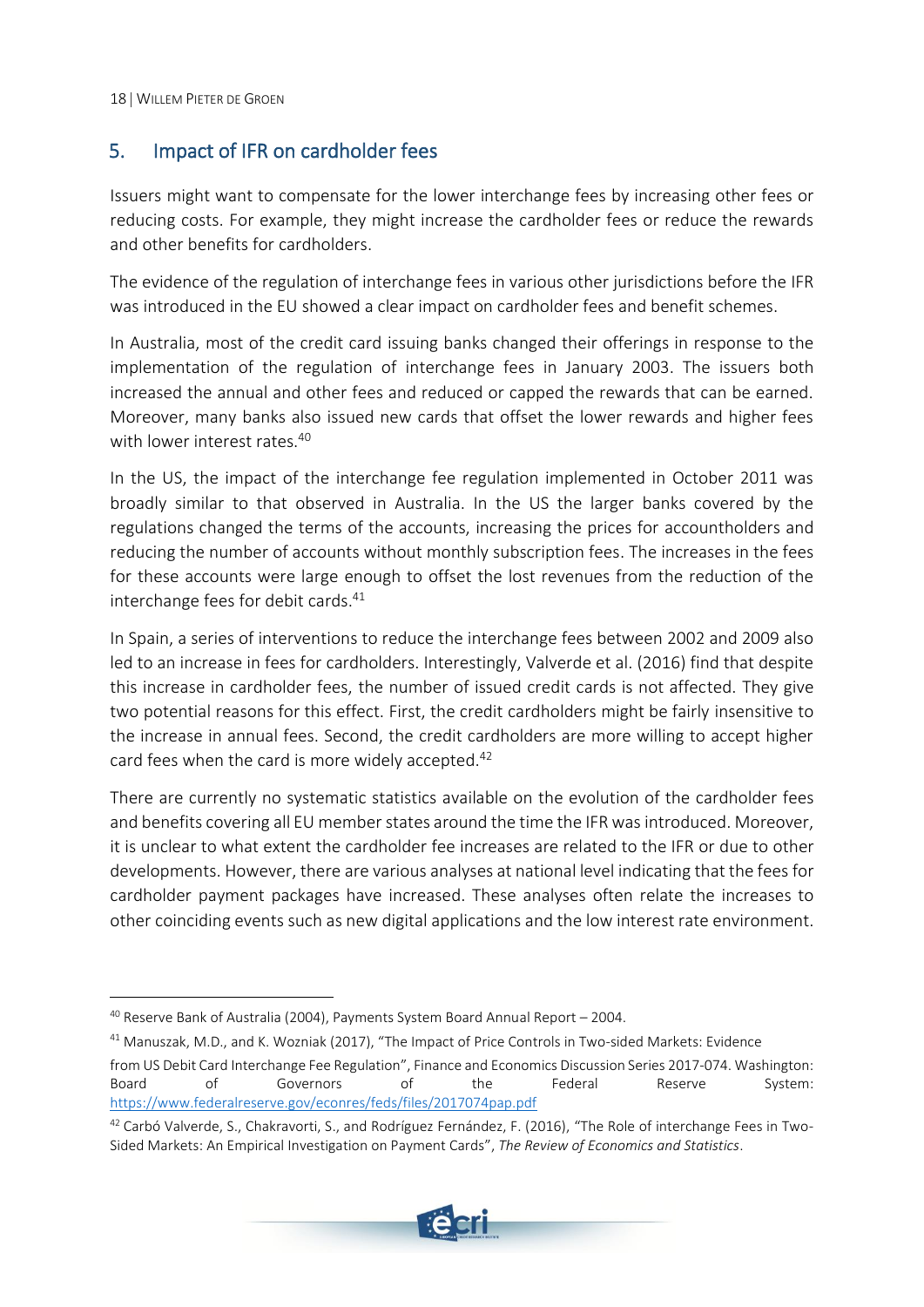In Belgium the majority of current accounts also increased in price between January 2016 and January 2018, except for the electronic current accounts with a credit card in 2016.<sup>43</sup>

In Italy the price of current accounts increased substantially after years of decline. More specifically, between 2011 and 2015 the average costs of current accounts decreased from just over €90 per year to €76.5 per year. In the subsequent years the current account costs increased to €86.9 in 2019 (+13.6%).<sup>44</sup>

In the Netherlands, the price of a current account increased between 2015 and 2019 for all Dutch banks, except for one online bank that kept the fee at the same level. 45

<sup>45</sup> MoneyView (2019), Betalingsverkeer, SpecialItem: [https://www.infinance.nl/wp-content/uploads/2019/07/SI-](https://www.infinance.nl/wp-content/uploads/2019/07/SI-108_Betalen_07-2019-1.pdf)[108\\_Betalen\\_07-2019-1.pdf](https://www.infinance.nl/wp-content/uploads/2019/07/SI-108_Betalen_07-2019-1.pdf)



<sup>43</sup> FOD Economie (2019), ibid.

<sup>44</sup> Ardizzi, G. and M. Savini Zangrandi (2018), ibid.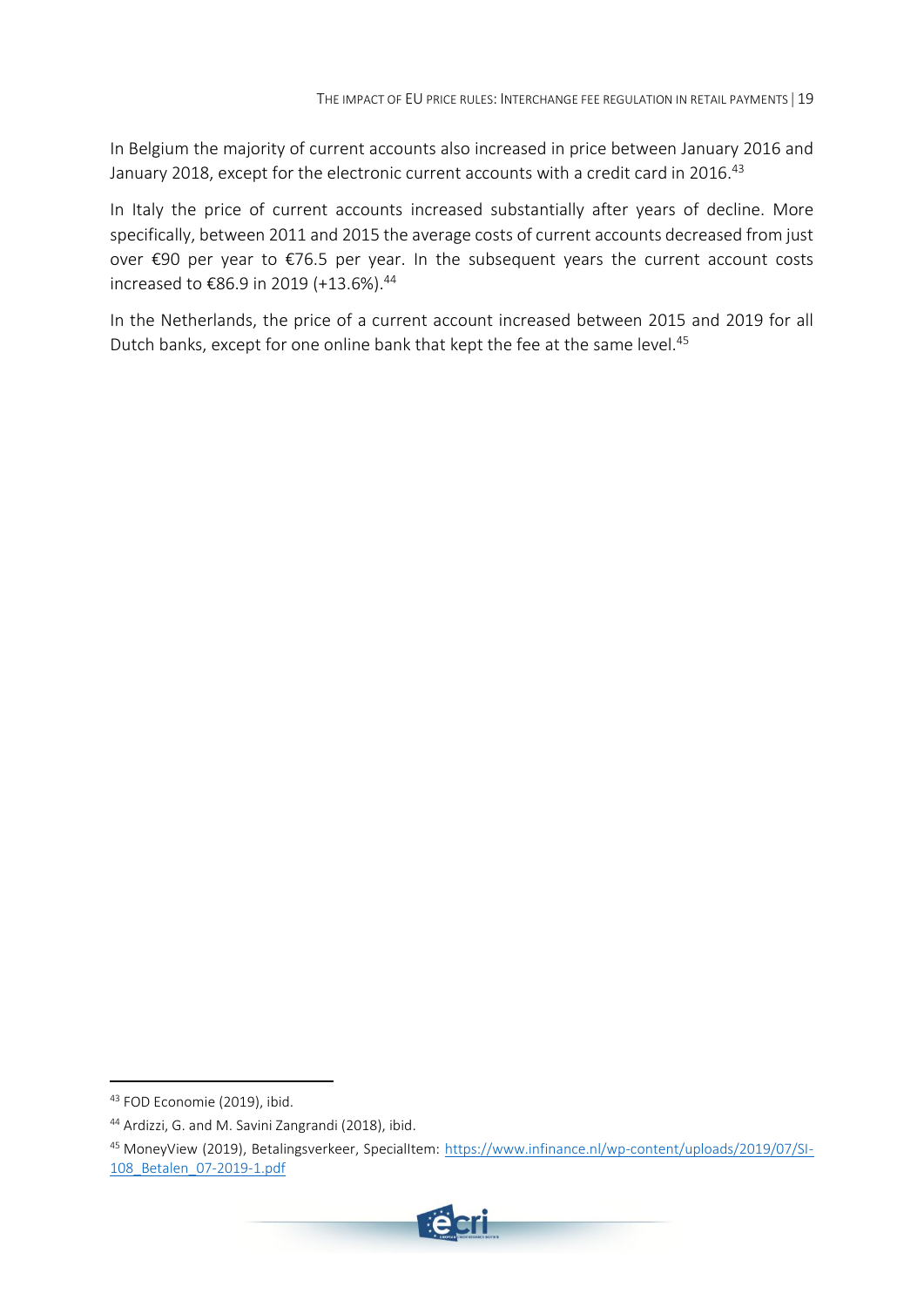## <span id="page-21-0"></span>6. Conclusions and policy recommendations

Four-party card schemes continue to be important payment instruments and have further increased their dominance in recent years. On the one hand, merchants feel the need to accept card payments to avoid losing business, on the other hand it is becoming more attractive for consumers to use cards for retail payments. The increasing reliance on cards for payments enhanced the market power of the middleman, i.e. national and international four-party card schemes. This allowed the card schemes to set their interchange fees above the economically efficient level.

In 2015, IFR introduced a cap on the interchange fees for consumer debit and credit cards within the EEA. This was complemented by other measures avoiding circumvention and enhancing the competitiveness of the cards sector, i.e. rules on co-badging, honour all cards, transaction processing, etc.

Data shows that after the introduction of the IFR, interchange fees in nearly all member states have decreased. In most member states the new interchange fees have been set at the maximum level as defined in the IFR, which led to a reduction in the interchange fees of up to 87%. There are at least seven member states with average fees below the maximum defined in the regulation. These are primarily those with national card schemes, which in most cases have lower interchange fees than the international four-party card schemes.

The reduction in interchange fees, when applied to all acquirers, in principle leads to a reduction in fees for merchants. Based on the limited information available on the impact of the IFR on MSCs in two member states, merchant service charges have decreased since the introduction of the IFR.

However, the comparison of MSCs over time is not straightforward as there are several price structures that are not easy to compare for merchants. Some of the price structures (i.e. interchange++) do not allow the merchant to know the costs related to the transaction (i.e. interchange fees depend on several factors including the card schemes, country of issuance, type of card, etc.). Additionally, the reduction of interchange fees in other member states may have been offset by an increase in the scheme fees of the international four-party card schemes.

Evidence from three EU member states as well as other jurisdictions shows that customers are likely to face higher annual costs for their cards and lower benefits because of the interchange fee regulations. This might have somewhat offset issuers' losses from lower interchange fees.

The currently available public information does not allow us to provide a comprehensive assessment of the IFR. Nevertheless, there are some preliminary policy recommendations that can be drawn.

First, the continuing assessment of the impact of the IFR is recommended as the currently available public information is insufficient to draw firm conclusions about the effect of the various elements of the IFR.

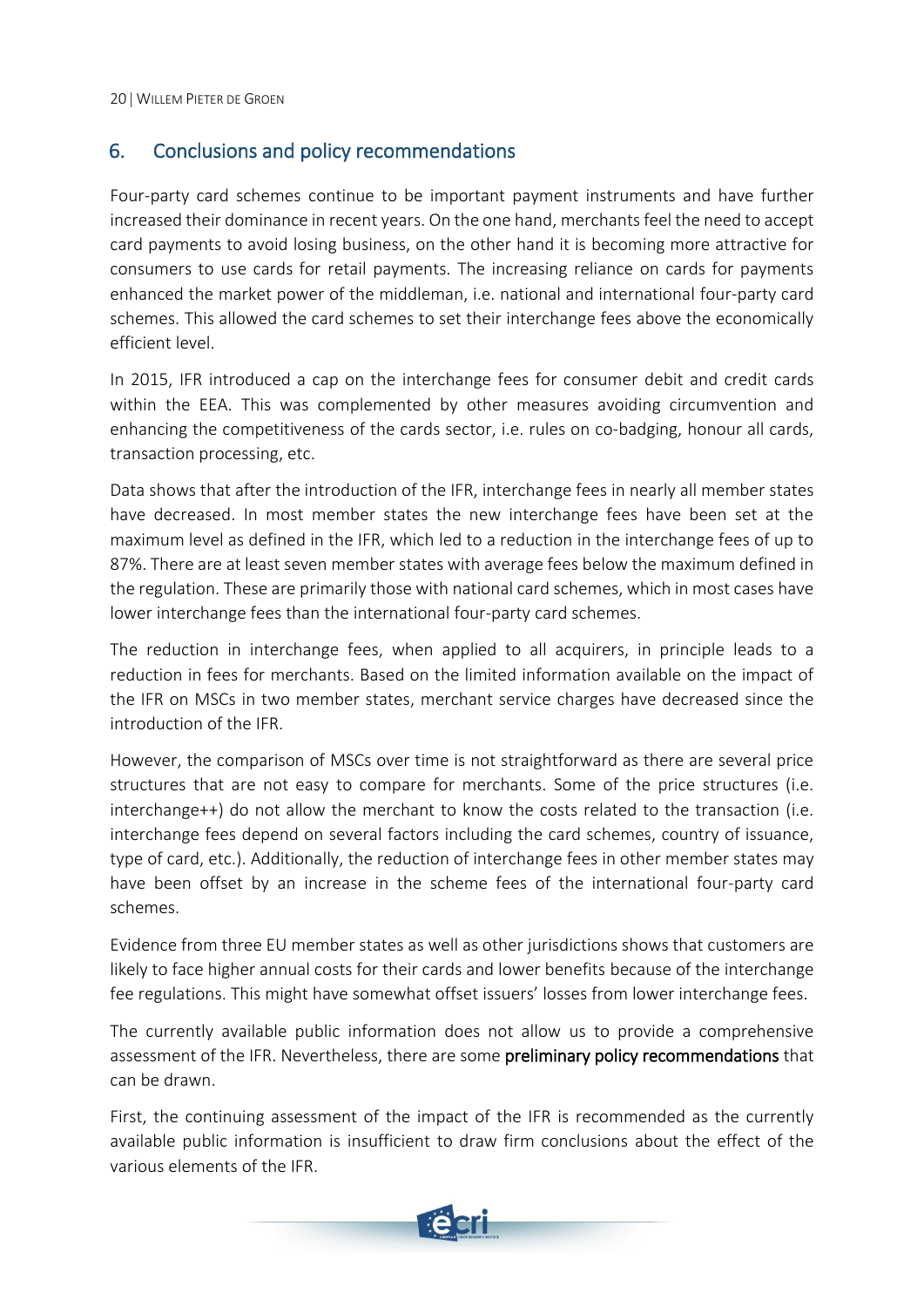Second, a potential revision of the IFR should promote more transparency regarding the interchange fees charged by national card schemes, scheme fees, and card acceptance fees, to allow smaller merchants, in particular, to make better comparisons and switch between acquirers.

Third, a close monitoring of developments in the retail payments sector is recommended. The growing importance for the economy and dynamic shifts in the payments sector are likely to change both the market structure (e.g. importance of different card schemes and alternatives) and practices (co-badging, cross-border acceptance of national schemes, mutual recognition of national schemes, surcharging, etc.), which might also change the policy problems.